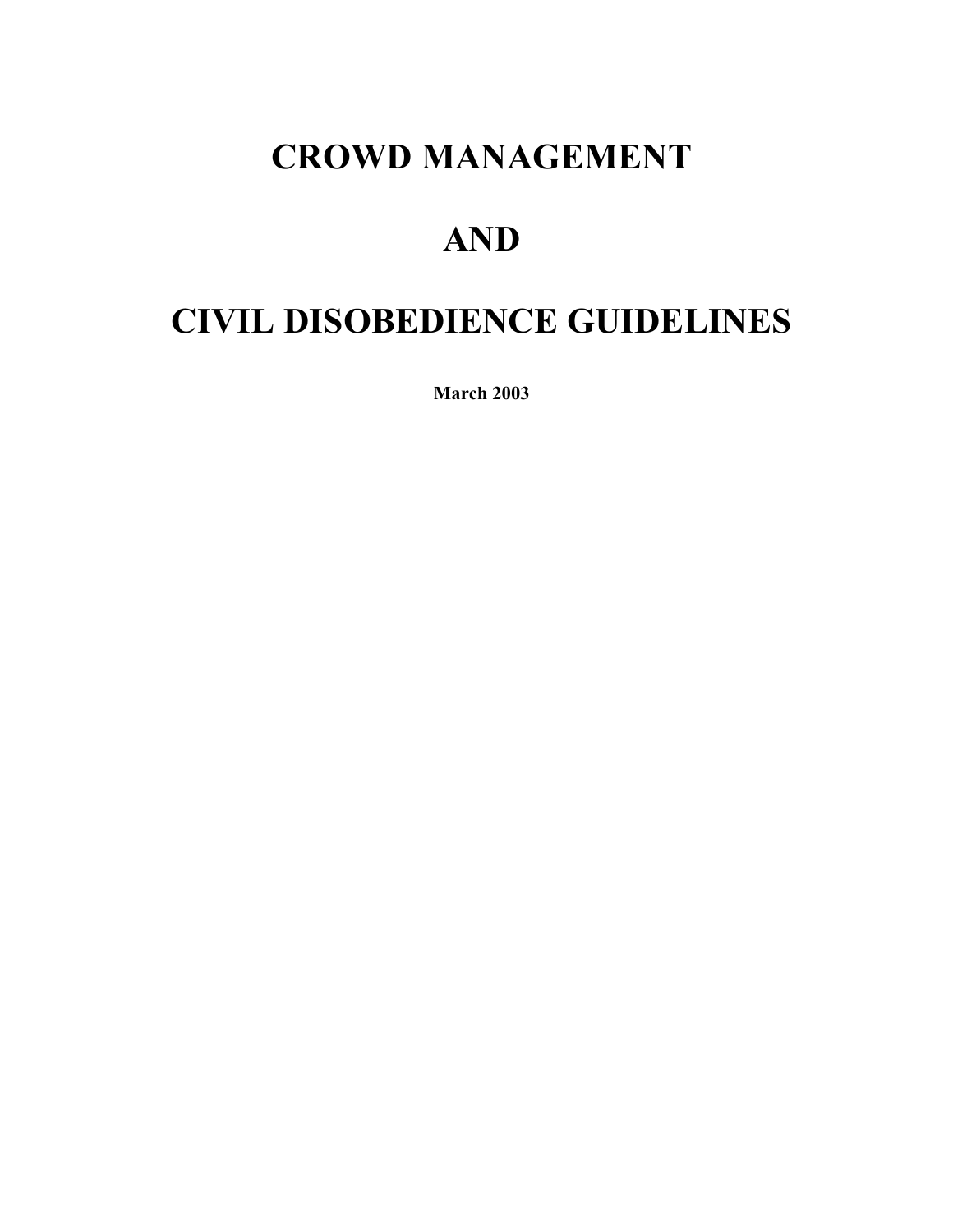Crowd Management and Civil Disobedience Guidelines Copyright 2003 California Commission on Peace Officer Standards and Training

> Published December 1998 Revised March 2003

All rights reserved. This publication may not be reproduced, in whole or in part, in any form or by any means electronic or mechanical or by any information storage and retrieval system now known or hereafter invented, without prior written permission of the California Commission on Peace Officer Standards and Training (POST), with the following exception:

California law enforcement agencies in the POST peace officer program and POST-certified training presenters are hereby given permission by POST to reproduce any or all of the contents of this manual for their internal use*.* 

All other individuals, private businesses and corporations, public and private agencies and colleges, professional associations, and non-POST law enforcement agencies in-state or out-of-state may purchase copies of this publication, at cost, from POST at the address listed below.

This publication is currently only available online. For information about the contents of this publication, contact **Jody Buna**, Training Program Services, at [jody.buna@post.ca.gov](mailto:jody.buna@post.ca.gov) or call 916.227.4896.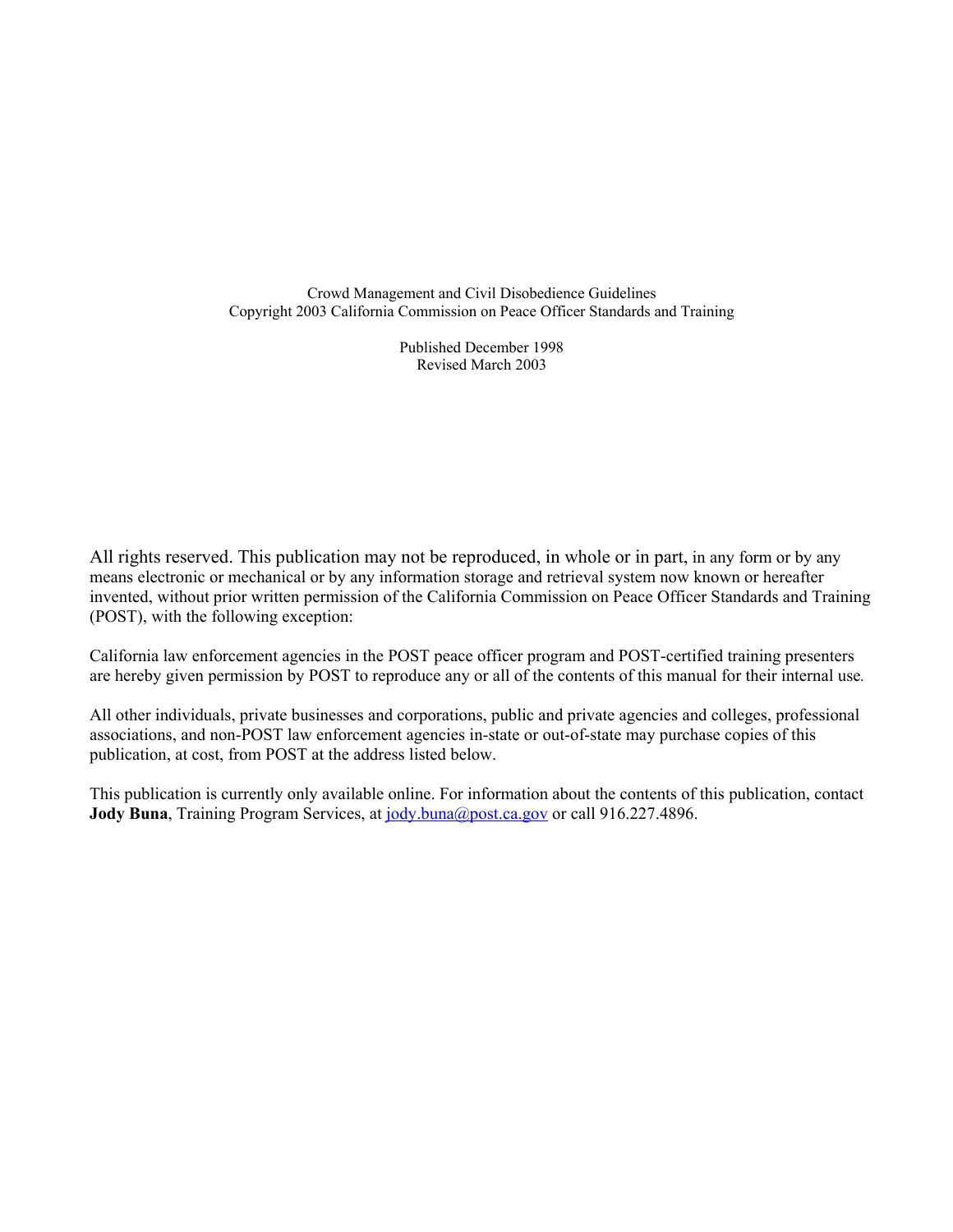# **COMMISSIONERS**

**Joe Flannagan, Chairman Sergeant, Alhambra Police Department** 

**James P. Fox, Vice Chairman District Attorney, San Mateo County District Attorney's Office** 

> **Lee Baca Sheriff, Los Angeles County Sheriff's Department**

> **Lou Blanas Sheriff, Sacramento County Sheriff's Department**

> > **Patrick Boyd Detective, San Jose Police Department**

**Marc Cobb Sergeant, Long Beach Police Department** 

**Ted Hunt Police Officer, Los Angeles Police Department** 

**Bill Lockyer, Ex Officio Member Attorney General, State of California** 

**Arthur Lopez Chief of Police, Oxnard Police Department** 

**Kenneth J. O'Brien Executive Director, Peace Officer Standards and Training** 

> **Rana Sampson Community Policing Associates**

**Laurie Smith Sheriff, Santa Clara County Sheriff's Department** 

**Michael R. Yamaki Appointments Secretary to Governor Gray Davis**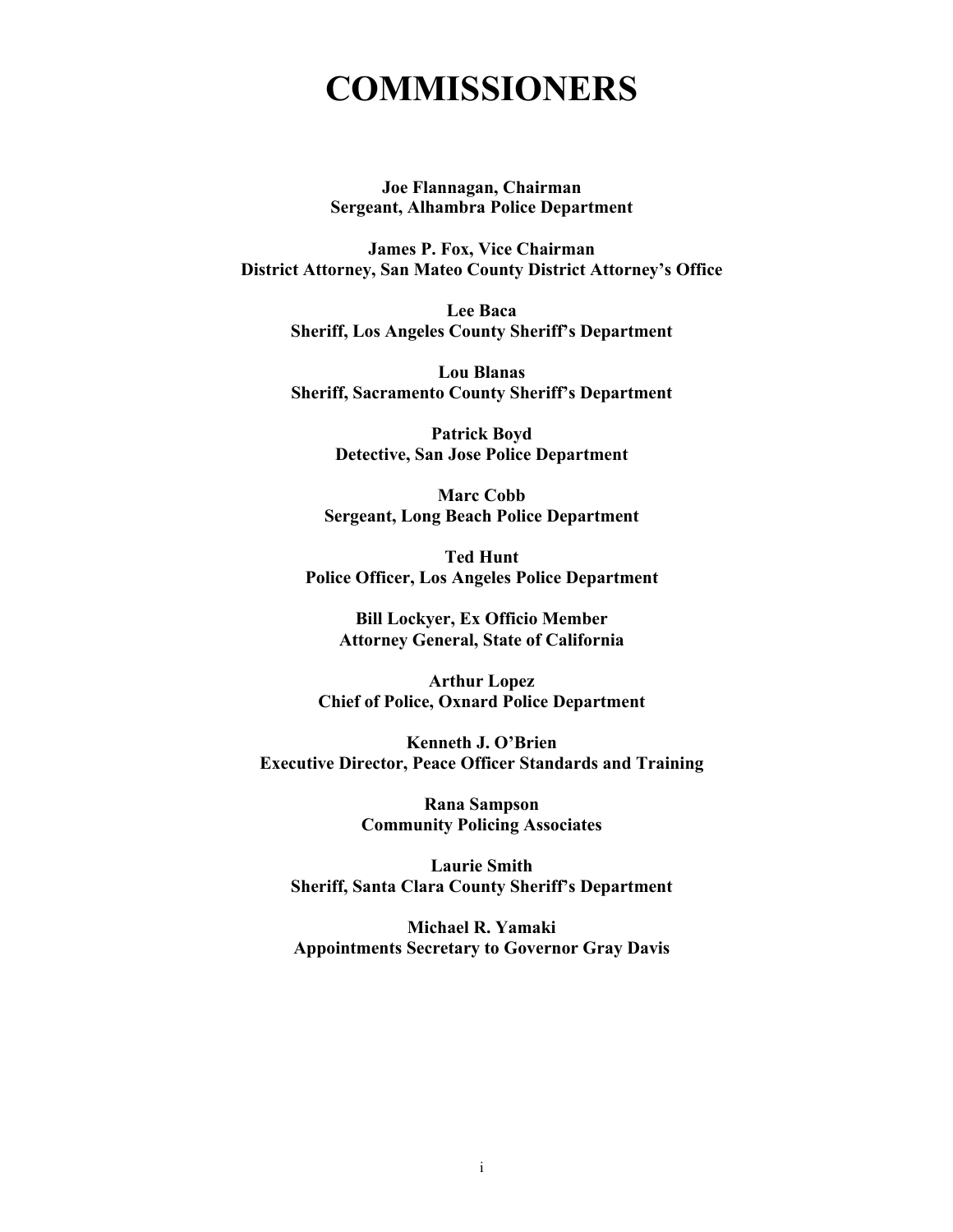# **PREFACE**

Penal Code Section 13514.5 requires the Commission on Peace Officer Standards and Training to establish guidelines and training for law enforcement's response to crowd management and civil disobedience.

These guidelines contain information for law enforcement agencies to consider when addressing the broad range of issues related to crowd management and civil disobedience. *The guidelines do not constitute a policy,* nor are they intended to establish a standard for any agency. The Commission is sensitive to the needs for agencies to have individualized policies that reflect concern for local issues. The Commission intends these guidelines to be a resource for law enforcement executives that will provide maximum discretion and flexibility in the development of individual agency policies.

Questions or comments concerning these guidelines may be directed to **Jody Buna**, Law Enforcement Consultant, Commission on POST, at (916) 227-4896.

KENNETH J. O'BRIEN Executive Director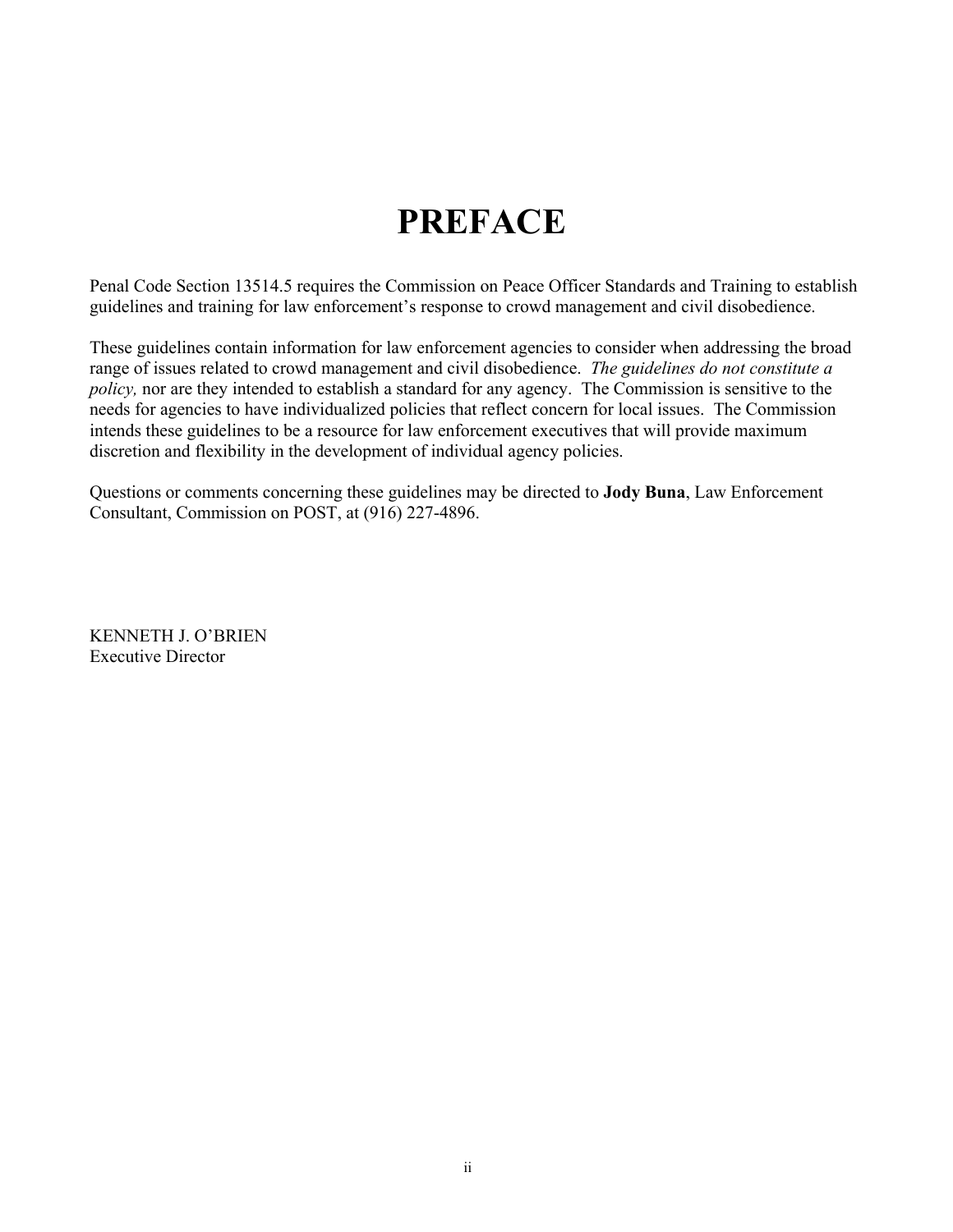# **INTRODUCTION**

In the United States all people have the right of free speech and assembly guaranteed by the First Amendment of the Federal Constitution and California State Constitution. Law enforcement recognizes the right of free speech and actively protects people exercising that right.

The rights all people have to march, demonstrate, protest, rally, or perform other First Amendment activities comes with the responsibility to **not** abuse or violate the civil and property rights of others. The responsibility of law enforcement is to protect the lives and property of all people. Law enforcement should not be biased by the opinions being expressed nor by the race, gender, sexual orientation, physical disabilities, appearances, or affiliation of anyone exercising his/her lawful First Amendment rights. Law enforcement personnel must have the integrity to keep personal, political or religious views from affecting their actions.

When it becomes necessary to control the actions of a crowd that constitutes an unlawful assembly, the commitment and responsibility of law enforcement is to control lawfully, efficiently, and with minimal impact upon the community. A variety of techniques and tactics may be necessary to resolve a civil disobedience incident. Only that force which is objectively reasonable may be used to arrest violators and restore order.

All agencies should familiarize themselves with the terms, definitions, and guidelines set forth in this document. These are the generally accepted principles by which agencies respond to lawful and unlawful assemblies. The material in this document is designed to assist law enforcement executives in addressing the broad range of issues surrounding civil disobedience.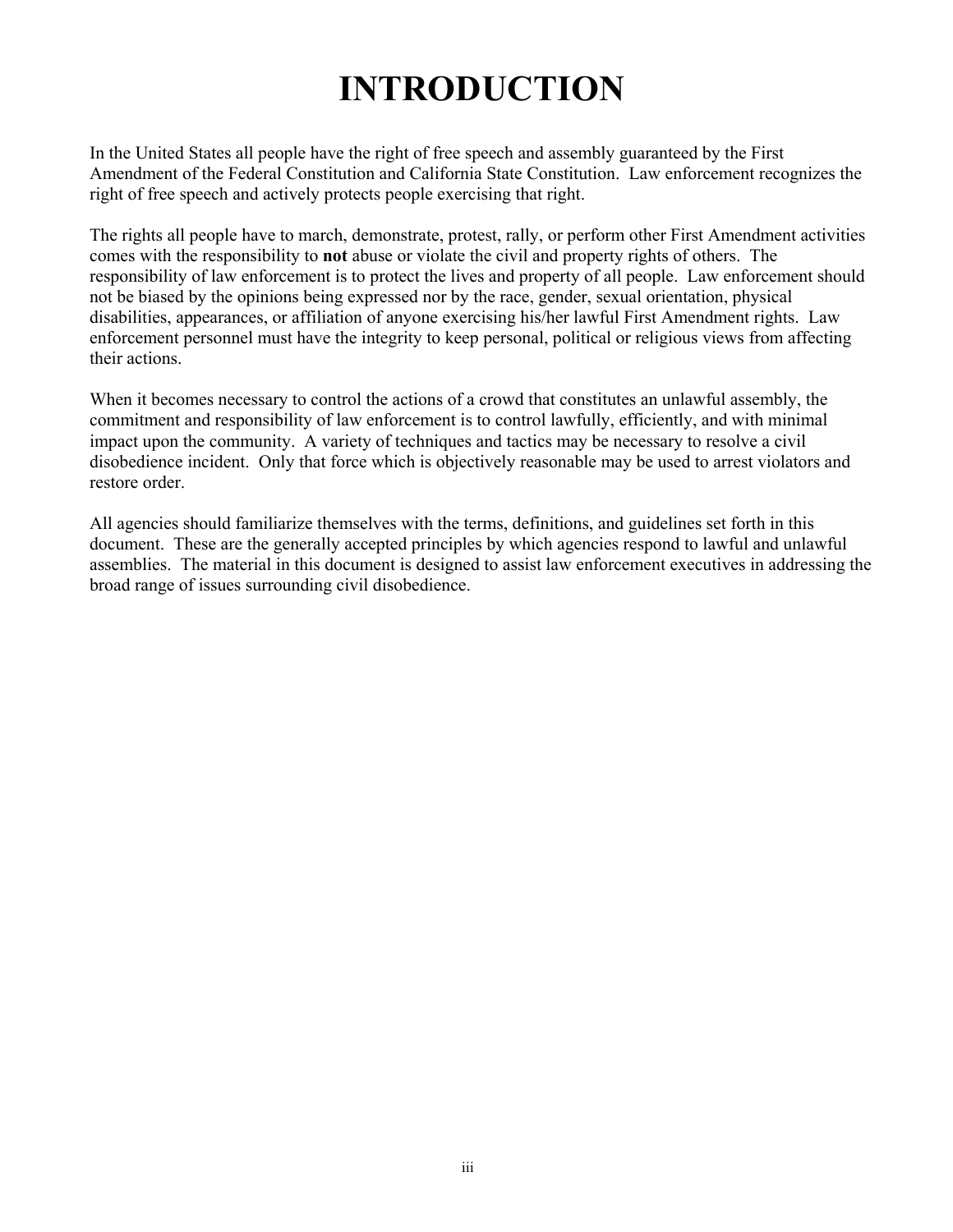# **TABLE OF CONTENTS**

| Guideline # 2: Incident Command System (ICS) and Standardized Emergency Management |  |
|------------------------------------------------------------------------------------|--|
|                                                                                    |  |
|                                                                                    |  |
|                                                                                    |  |
|                                                                                    |  |
|                                                                                    |  |
|                                                                                    |  |
|                                                                                    |  |
|                                                                                    |  |
|                                                                                    |  |
|                                                                                    |  |
|                                                                                    |  |
|                                                                                    |  |
|                                                                                    |  |
|                                                                                    |  |
|                                                                                    |  |
| <b>Applicable Statutes</b>                                                         |  |
|                                                                                    |  |
|                                                                                    |  |
|                                                                                    |  |
|                                                                                    |  |
| <b>Applicable Case Law</b>                                                         |  |
|                                                                                    |  |
|                                                                                    |  |
|                                                                                    |  |
|                                                                                    |  |
|                                                                                    |  |
|                                                                                    |  |
|                                                                                    |  |
|                                                                                    |  |
|                                                                                    |  |
|                                                                                    |  |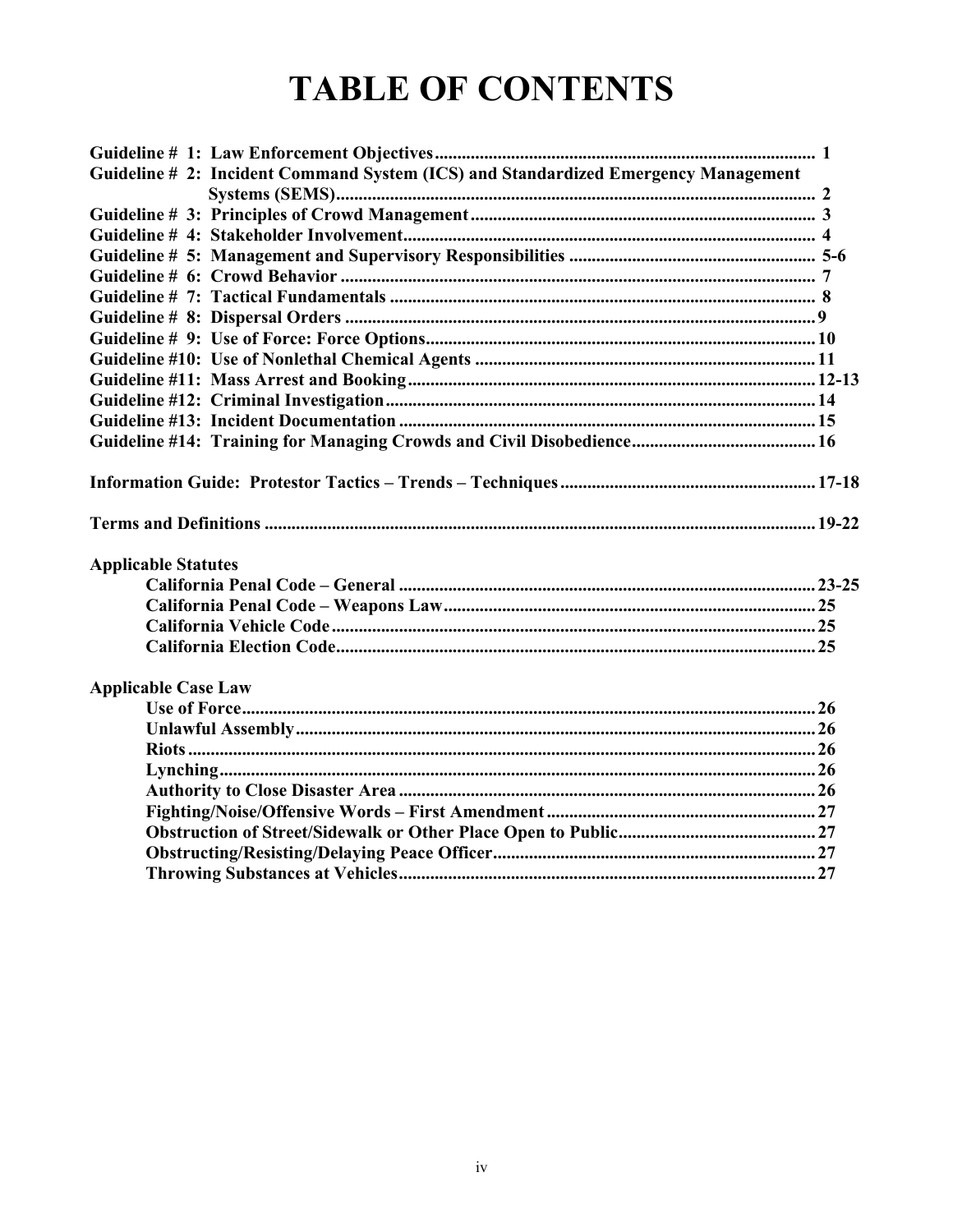# **GUIDELINES DEVELOPMENT COMMITTEE**

Al Benner, Ph.D. Captain, San Francisco PD

C.Stoney Brook Law Enforcement Consultant

Don Cameron Cameron Consulting

Dennis Cole Captain, San Diego County SD

Gregory Cowart Director, California Department of Justice

Steve Craig President, PORAC

Daniel DeLeon Officer, Sacramento PD

Duane Fredrickson Sergeant, Eureka PD

Tracy Hall Investigator, Redding PD

Douglas Hambleton Lieutenant, Berkeley PD

Murl Harpham Captain, Eureka PD

Sid Heal Lieutenant, Los Angeles County SD

Mike R. Hillmann Captain, Los Angeles PD

Pamela Howard Sergeant, San Diego Marshal's Office

Frank McKee Officer, San Francisco PD

Bruce Naliboff Lieutenant, UC Davis PD

Richard E. Odenthal Captain, Los Angeles County SD

Carol Ann Rohr, Attorney Franscell, Strickland, Roberts and Lawrence

Randy Rossi Assistant Chief, Calif. Department of Justice

Rod Sanford Pacific Institute of Defensive Tactics

Ollie Sansen Asst. Dir., Contra Costa PSTC

Joyce Souza Sergeant, UC Davis PD

Ed Springer Lieutenant, San Francisco PD

Mario Rodriguez Senior Consultant, California POST

Special thanks to the executive representatives from the following agencies and organizations for their assistance in the final review of this document:

Alameda County SD Newark PD Brea PD Qakland PD California Peace Officers' Association Redding PD California Police Chief's Association San Luis Obispo PD California State Sheriffs' Association San Francisco PD Fresno PD San Bernardino County SD Garden Grove PD San Diego PD Joe Callanan Consultants, Inc. Santa Rosa PD Kern County SD Santa Monica PD Los Angeles PD Santa Ana PD Los Angeles County SD Shasta County SD Long Beach PD Solano County SD Martin J. Mayer – Mayer, Coble, and Palmer Tiburon PD National City PD Walnut Creek PD

California Academy Directors' Association Peace Officers' Research Assoc. of California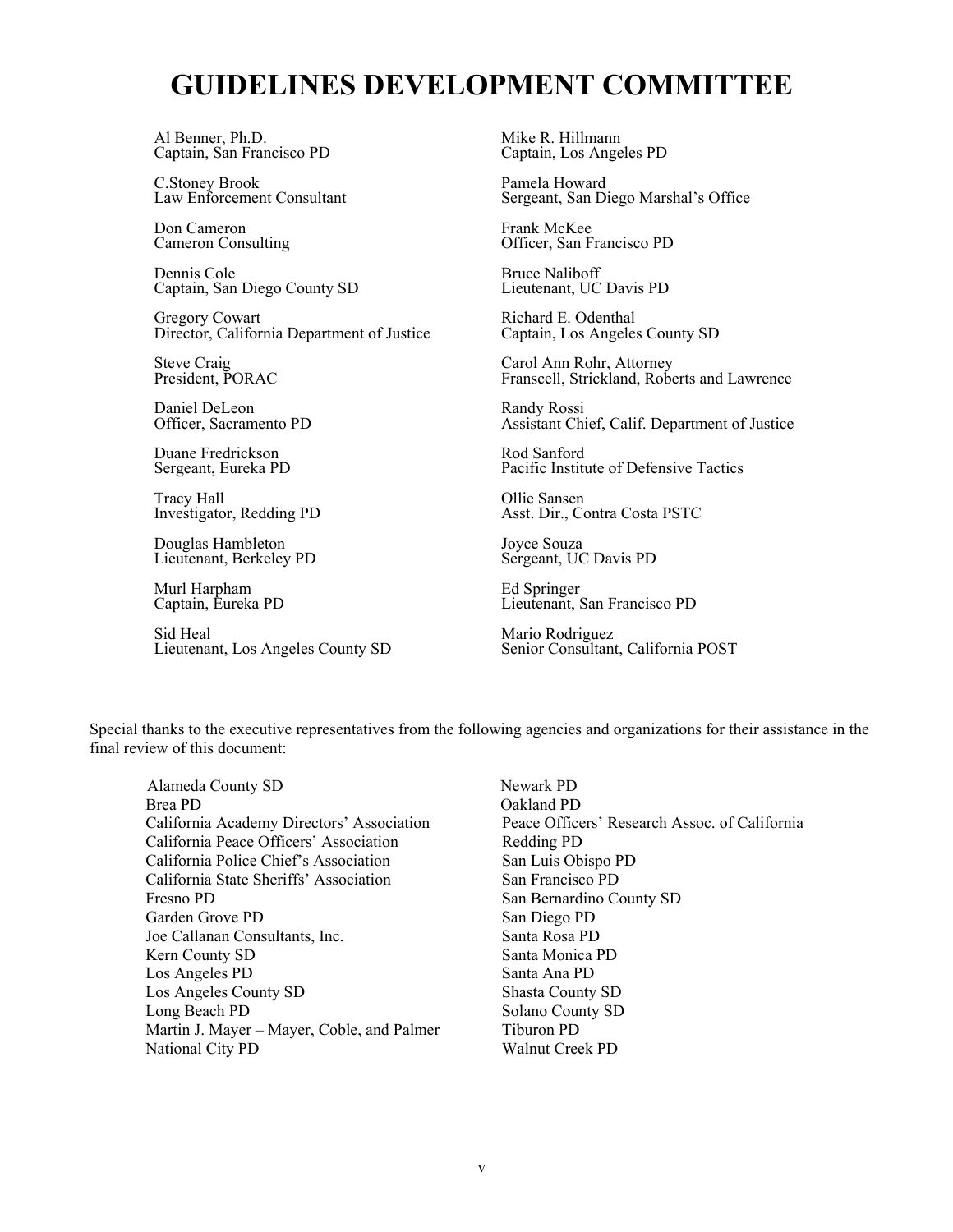# **GUIDELINES DEVELOPMENT** *UPDATE* **COMMITTEE**

Dennis Ahearn Lieutenant, Berkeley PD

Jon Arnold Captain, Huntington Beach PD

Tracy Beaupre Officer, Redding PD

Jody Buna Law Enforcement Consultant II, POST

Robert Clark Captain, CHP

Dennis Cole Director of Training, Jaycor Tactical Systems

BobGreen Los Angeles PD

Greg Hammond Sergeant, CHP

Murl Harpham Captain, Eureka PD

Mike Hillmann Captain, Los Angeles PD

Michael Lewis Lieutenant, Sacramento County SD

David Little Officer, CHP

Jim Morgan Sergeant, San Bernardino County SD

Bruce Naliboff Investigator, Yolo County District Attorney

Carol Rohr Deputy City Attorney, Santa Monica

Rick Russell Lieutenant, Marin County SD

Charles Varga Sergeant, Riverside County SD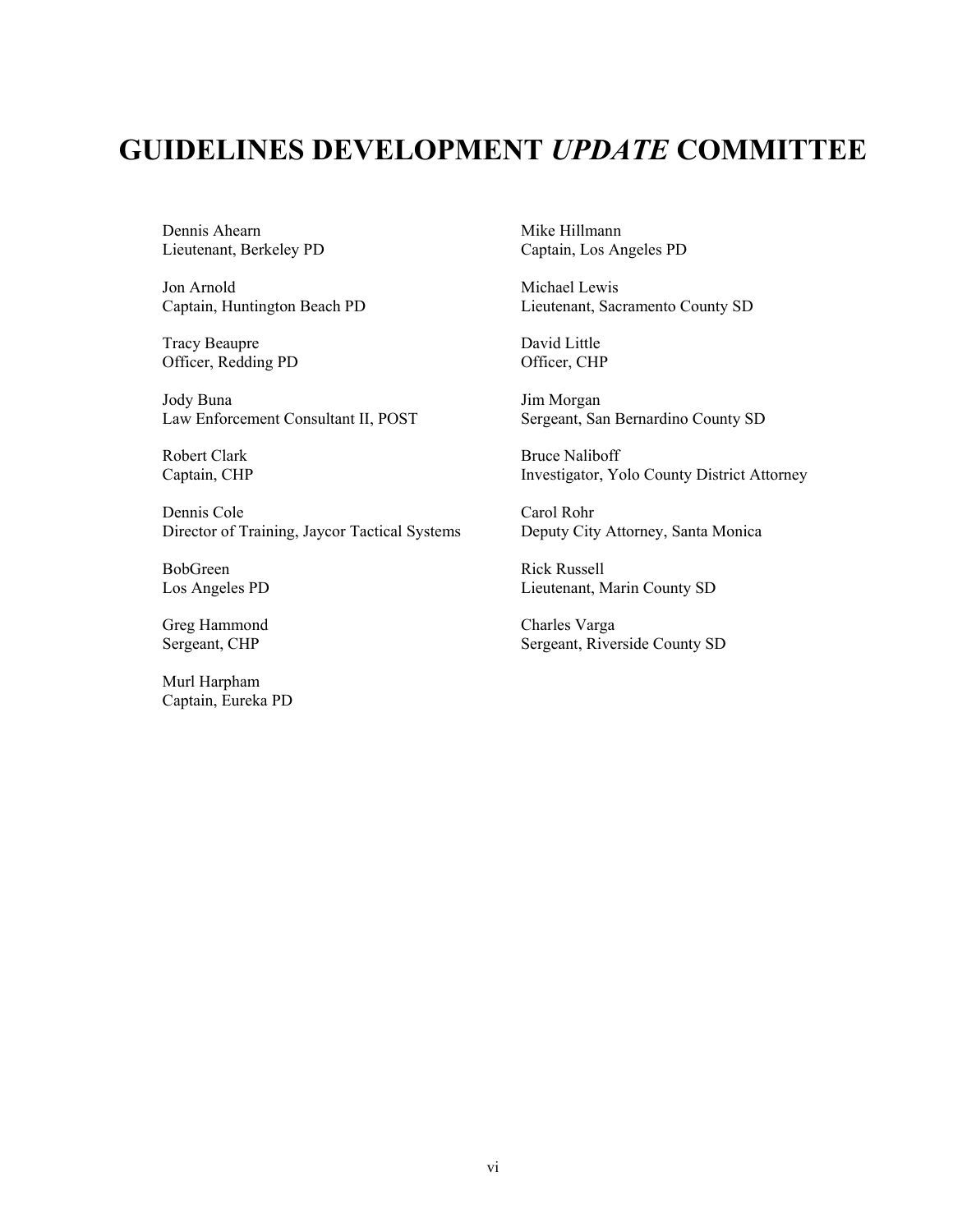#### **Guideline #1: Law Enforcement Objectives**

#### **Law enforcement agencies should establish policies and procedures that recognize and address law enforcement objectives and provide for the legal protection of the Constitutional rights of all persons.**

#### *Discussion:*

When establishing policies and procedures, every agency should consider that all persons have the right to march, demonstrate, protest, rally, or perform other activities protected by the First Amendment of the United States Constitution. Law enforcement has the responsibility to protect the lives and property of all people. Peace officers must **not** be affected by the content of the opinions being expressed nor by the race, gender, sexual orientation, physical disabilities, appearances, or affiliation of anyone exercising their lawful First Amendment rights. They must have the integrity not to let personal, political, or religious views affect how they perform their duties.

#### **\* Issues to Consider:**

- $\checkmark$  Protection of Constitutional rights
- $\checkmark$  Fair and impartial enforcement of laws
- $\checkmark$  Protection of life and property
- $\checkmark$  Protection of vital facilities<br> $\checkmark$  Prosecution of violators
- $\checkmark$  Prosecution of violators<br> $\checkmark$  Public and neace officer
- $\checkmark$  Public and peace officer safety<br> $\checkmark$  Potential for discupsion to comp
- Potential for disruption to commerce and community affairs

*\* This sampling is not in order of priority.*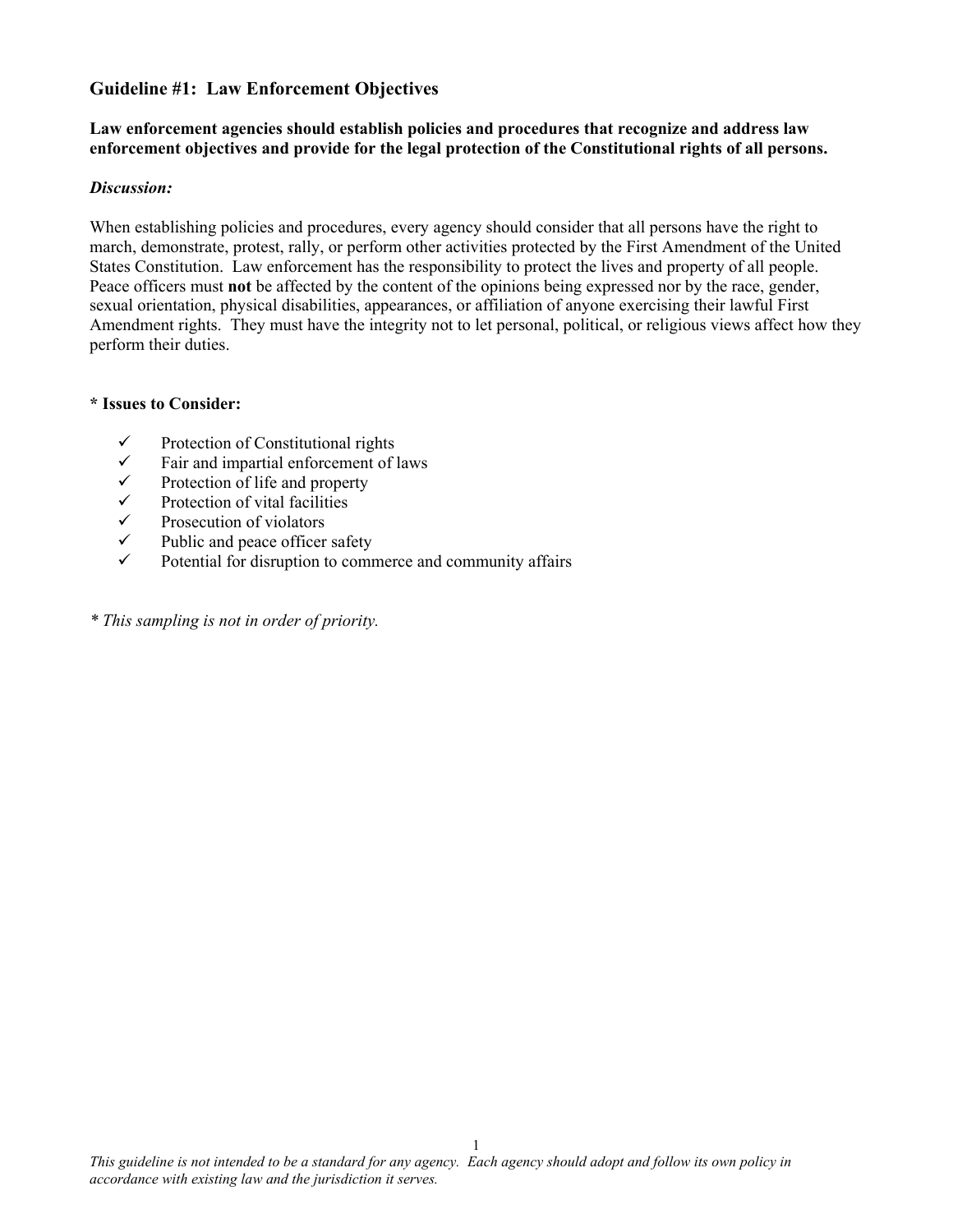### **Guideline #2: Incident Command System (ICS) and Standardized Emergency Management Systems (SEMS)**

**Law enforcement agencies should use the Incident Command System as mandated by the Standardized Emergency Management System when managing crowds and acts of civil disobedience.** 

#### *Discussion:*

The ICS is considered the model for managing the response to unusual critical incidents including crowd management and civil disobedience situations. SEMS, established by Government Code Section 8607(a), incorporates ICS and must be utilized by law enforcement agencies to apply for reimbursement from the State of California. Law enforcement's use of ICS is outlined in the *Law Enforcement Guide for Emergency Operations* (or "Red Book").

SEMS consists of five organizational levels that are activated as necessary: Field Response, Local Government, Operational Area, Region and State (*Law Enforcement Guide for Emergency Operations*, 1998 Edition, Annex, A, Page 11). The Field Response Level also consists of five primary Incident Command System functions.

#### **Field Response Level uses the following five primary ICS functions:**

- $\checkmark$  Command
- $\checkmark$  Operations
- $\checkmark$  Planning/Intelligence
- $\checkmark$  Logistics
- $\checkmark$  Finance/Administration

The *Law Enforcement Guide for Emergency Operations* can be ordered by contacting the Law Enforcement Branch of the California Office of Emergency Services at 916.262.1744.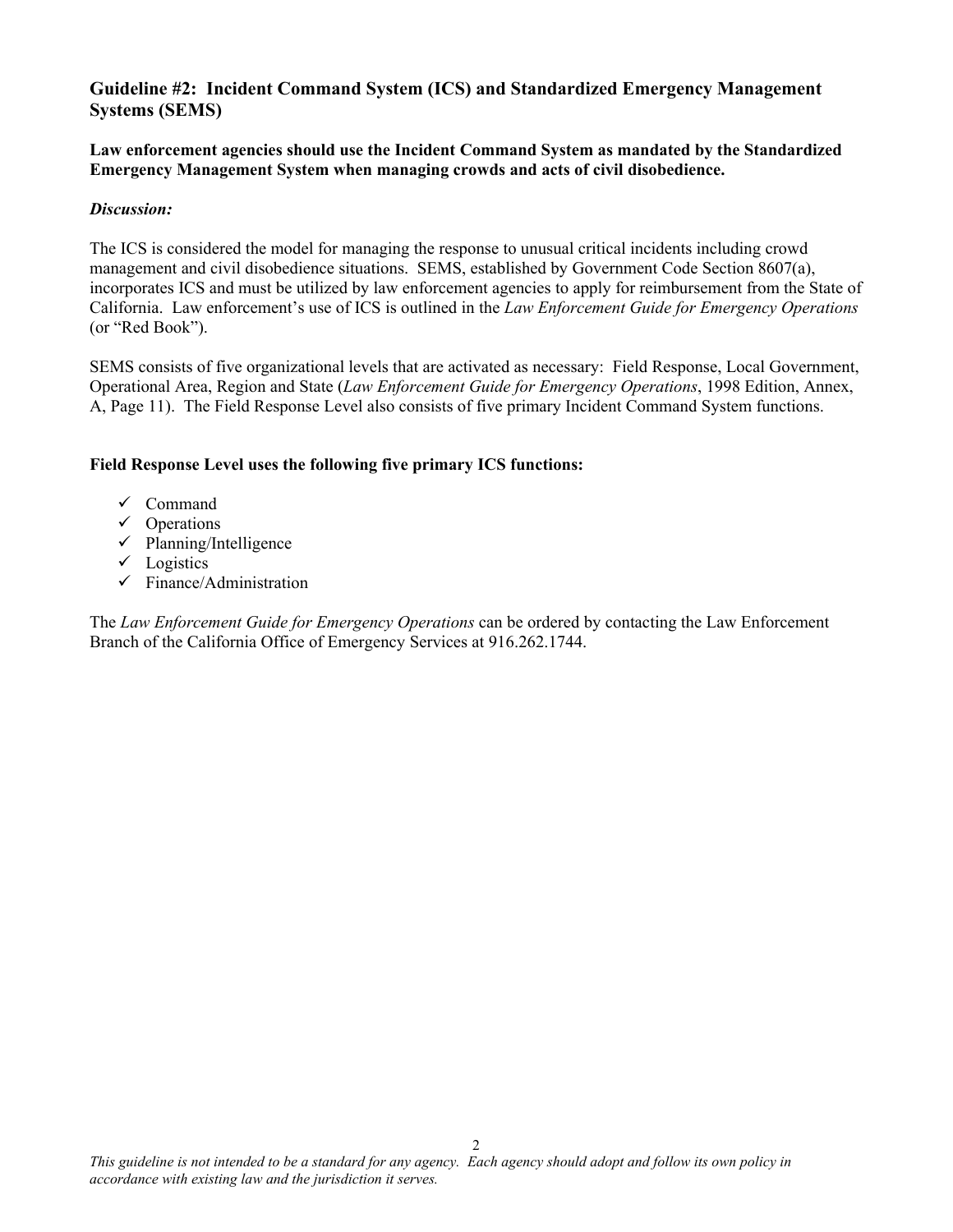#### **Guideline #3: Principles of Crowd Management**

#### **Agencies should establish policies and procedures designed to manage crowds.**

#### *Discussion:*

A public assembly, whether for lawful or unlawful activities, may require the response of law enforcement. The response can range from observation to crowd management strategies.

Not all crowd situations involve civil disobedience. Law enforcement's responsibility is to objectively discern at what juncture a demonstration leaves the realm of legal protest and becomes an abridgement of the rights of others.

#### **\* A Sampling of Crowd Management Strategies:**

- $\checkmark$  Coordinate incident planning and preparation
- $\checkmark$  Arrange pre-meeting with group organizers
- $\checkmark$  Develop unified and streamlined chain-of-command
- $\checkmark$  Coordinate pre-incident training
- $\checkmark$  Insure pre-incident community education
- $\checkmark$  Establish stakeholders interest and involvement
- $\checkmark$  Deploy sufficient numbers of law enforcement and public safety personnel to control and/or respond to anticipated events
- $\checkmark$  Establish overt police presence
- $\checkmark$  Insure law enforcement response is timely
- $\checkmark$  Designate public assembly areas when reasonable
- $\checkmark$  Separate opposing factions
- $\checkmark$  Establish and attempt to maintain contact with the crowd
- $\checkmark$  Insure personnel has proper and sufficient equipment including specialized tactical resources
- $\checkmark$  Establish inner and outer cordoning
- $\checkmark$  Insure on-scene incident command
- $\checkmark$  Provide effective means of communication
- $\checkmark$  Establish rules of conduct, including force options
- $\checkmark$  Establish mobile field booking and arrest teams
- $\checkmark$  Establish dismounted and mobile tactical formations
- $\checkmark$  Define unlawful activity
- $\checkmark$  Develop unlawful assembly declaration
- $\checkmark$  Prepare to use specialty vehicles as necessary
- $\checkmark$  Development media management plan
- $\checkmark$  Establish photo/video journal of chronology of events
- $\checkmark$  Establish photo/video journal of arrest and booking
- $\checkmark$  Continually gather and assess tactically significant intelligence
- $\checkmark$  Identify and employ means to detect metal, explosives, terrorists, and suicide bombers

*\* This sampling is not in order of priority.*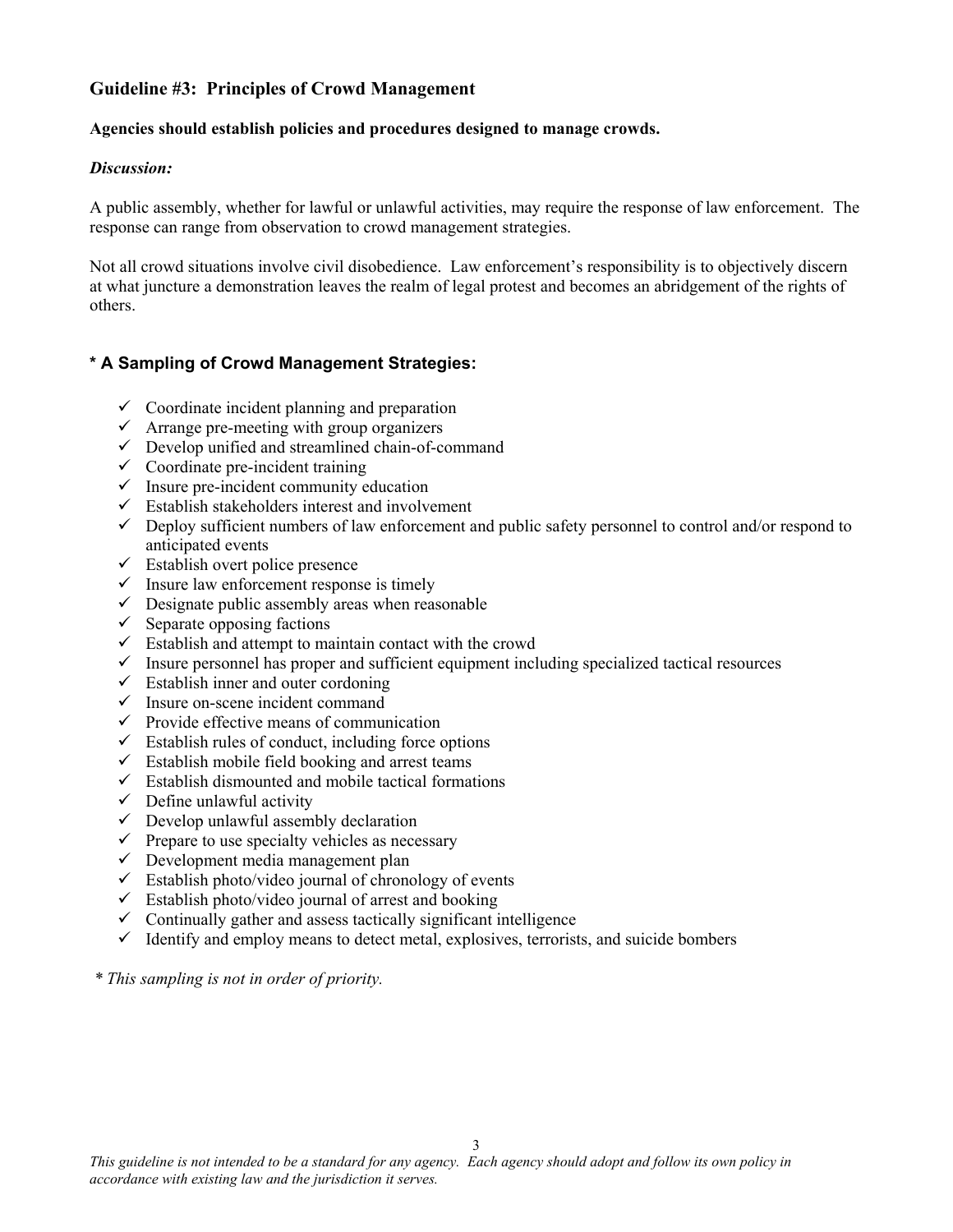#### **Guideline #4: Stakeholder Involvement**

#### **Agencies should establish procedures to identify, develop, and utilize stakeholders.**

#### *Discussion:*

Stakeholder involvement is critical to the overall success of managing crowds and civil disobedience. Law enforcement should facilitate the involvement of stakeholders when planning for and responding to crowds and civil disobedience situations.

#### **\* A Sampling of Community and Public Agency Stakeholders:**

- $\checkmark$  Adjacent Law Enforcement Agencies (i.e., Mutual Aid)
- $\checkmark$  Agency Counsel and District Attorney
- $\checkmark$  Animal Control
- $\checkmark$  Business Community
- $\checkmark$  California Department of Transportation (Cal Trans)
- $\checkmark$  City Manager/County Administrator
- $\checkmark$  Clergy
- $\checkmark$  Community Support Groups
- $\checkmark$  Correctional Facilities
- $\checkmark$  Elected Officials (Mayor, City Council, County Supv., etc.)
- $\checkmark$  EMS Providers, Ambulance Services
- $\checkmark$  Fire Services
- $\checkmark$  Hospitals
- $\checkmark$  Judicial
- $\checkmark$  National Guard
- $\checkmark$  Office of Emergency Services
- $\checkmark$  Outside Agencies
- $\checkmark$  Parks and Recreation
- $\checkmark$  Public Transportation
- $\checkmark$  Public Works
- $\checkmark$  Red Cross
- $\checkmark$  Refuse Service
- $\checkmark$  Salvation Army
- $\checkmark$  Schools
- $\checkmark$  Social Services
- $\checkmark$  Utility Companies
- $\checkmark$  Volunteers
- $\checkmark$  Liaison with California Anti-terrorism Information Center (CATIC)

*\* This sampling is not in order of priority*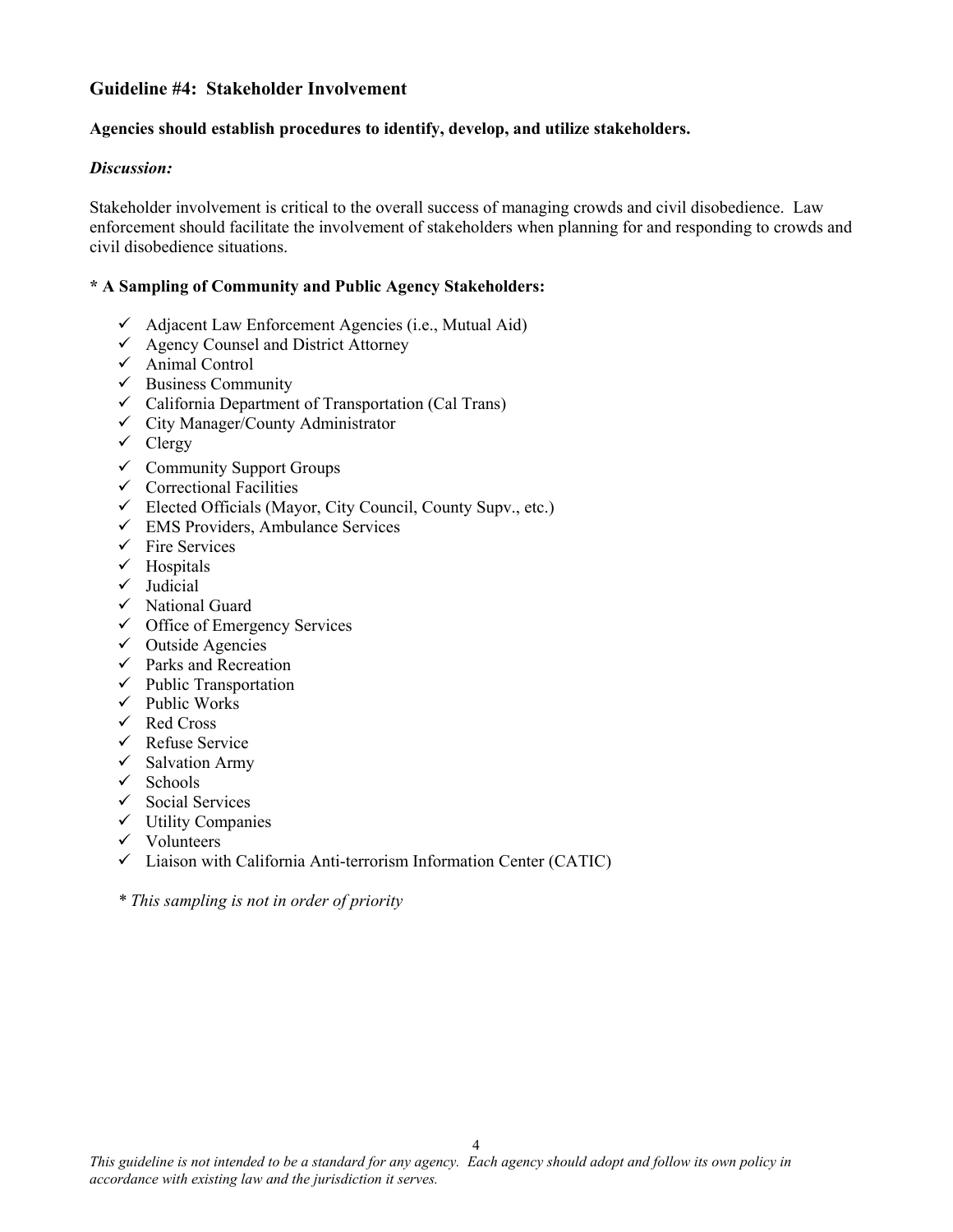#### **Guideline #5: Management and Supervisory Responsibilities**

**Managers and supervisors should be guided by their agency's policies and procedures and be familiar with the** *Law Enforcement Guide for Emergency Operations* **(published by the California Office of Emergency Services).**

#### *Discussion:*

Managers and supervisors have unique roles at critical incidents. A supervisor may be the manager of an incident until relieved by a ranking officer and should be familiar with both roles. Managers and supervisors should be trained in the Standardized Emergency Management System (SEMS), and, in particular, the Incident Command System (ICS). A pre-established checklist may be helpful for reference during an incident. Existing models are available from many law enforcement agencies and in the *Law Enforcement Guide for Emergency Operations*.

#### **\* A Sampling of Supervisory Responsibilities:**

- $\checkmark$  Ensure agency policies are followed
- $\checkmark$  Respond quickly and safely to the scene or staging area
- $\checkmark$  Determine safe avenue of approach to scene or staging area
- $\checkmark$  Establish a command post if appropriate and not already done
- $\checkmark$  Delegate responsibility of incident command post and subordinate elements
- $\checkmark$  Establish a secure tactical communication
- $\checkmark$  Assess the situation via briefing and/or observations
- $\checkmark$  Assume command when appropriate
- $\checkmark$  Indicate assumption of command to subordinate
- $\checkmark$  Make appropriate notifications
- $\checkmark$  Utilize SEMS
- 9 Refer to the Civil Unrest/Disorder Check List, *Law Enforcement Guide for Emergency Operations*
- $\checkmark$  Establish priorities of action (containment, isolation, control, arrest, etc.)
- $\checkmark$  Establish a staging area and designate a coordinator
- $\checkmark$  Establish a journal and report writer
- $\checkmark$  Allow time for readjustment, reassessment, and decision making
- $\checkmark$  Avoid unrealistic pressure; slowing down is a wise option
- $\checkmark$  Deploy disciplined control forces rapidly yet efficiently (economy of force)
- $\checkmark$  Emphasize teamwork and avoidance of individual action
- $\checkmark$  Establish contact with participants/leadership (be candid in discussions)
- $\checkmark$  Consider a rapid response force pre-staged for assistance
- $\checkmark$  Maintain support for emergency services (e.g., fire, rescue, etc.)
- $\checkmark$  Ensure all personnel have appropriate equipment
- $\checkmark$  Attain a signed crime/offense report from victim when possible
- $\checkmark$  Ensure personnel understand agency use-of-force policies
- $\checkmark$  When possible, don't cite and release demonstrators at the scene
- $\checkmark$  Consider the use of barriers and screens around demonstrators
- $\checkmark$  Conduct a post-event critique
- $\checkmark$  Be available for decision making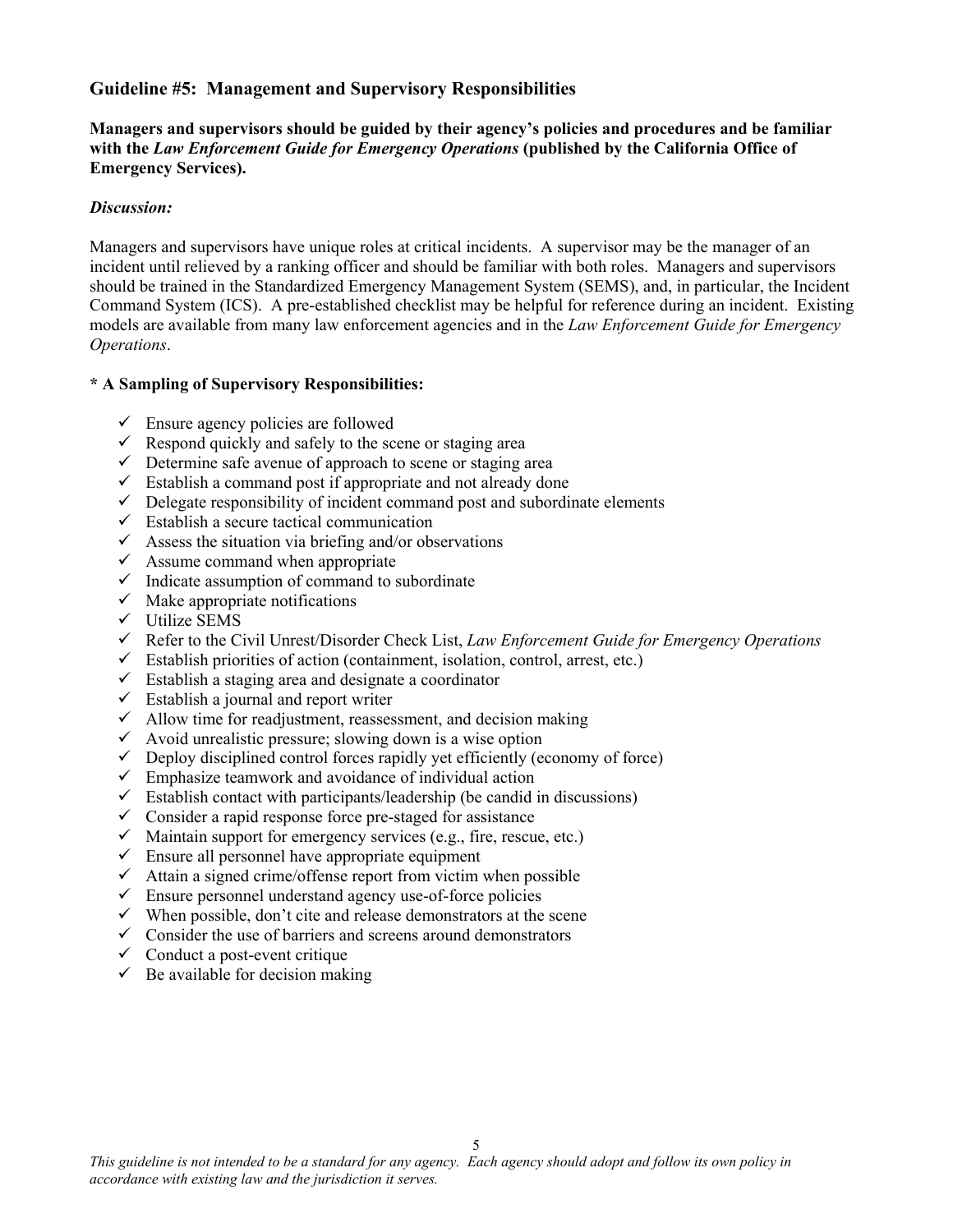### **Guideline #5: Management and Supervisory Responsibilities (Cont.)**

- $\checkmark$  Provide ongoing training of managers and supervisors
- $\checkmark$  Train and equip response force prior to incident
- $\checkmark$  Be familiar with mutual aid policies and principles
- $\checkmark$  Slow down the incident as necessary
- $\checkmark$  Define mission and establish objectives for the incident
- $\checkmark$  Establish and review intelligence information
- $\checkmark$  Practice unity of command
- $\checkmark$  Accept responsibility
- $\checkmark$  Assume command from supervisor
- $\checkmark$  Establish an ICS organization
- $\checkmark$  Obtain briefing from supervisor
- $\checkmark$  Acquire logistical support
- $\checkmark$  Set enforcement profiles (e.g., carry, pain compliance, nonlethal chemical agents, etc.)
- $\checkmark$  Notify appropriate persons (e.g., police chief, sheriff, mayor, city manager, etc.)
- $\checkmark$  Consider protracted events and personnel staffing
- $\checkmark$  Conduct a post-event critique with all personnel and participating agencies
- *\* This sampling is not in order of priority.*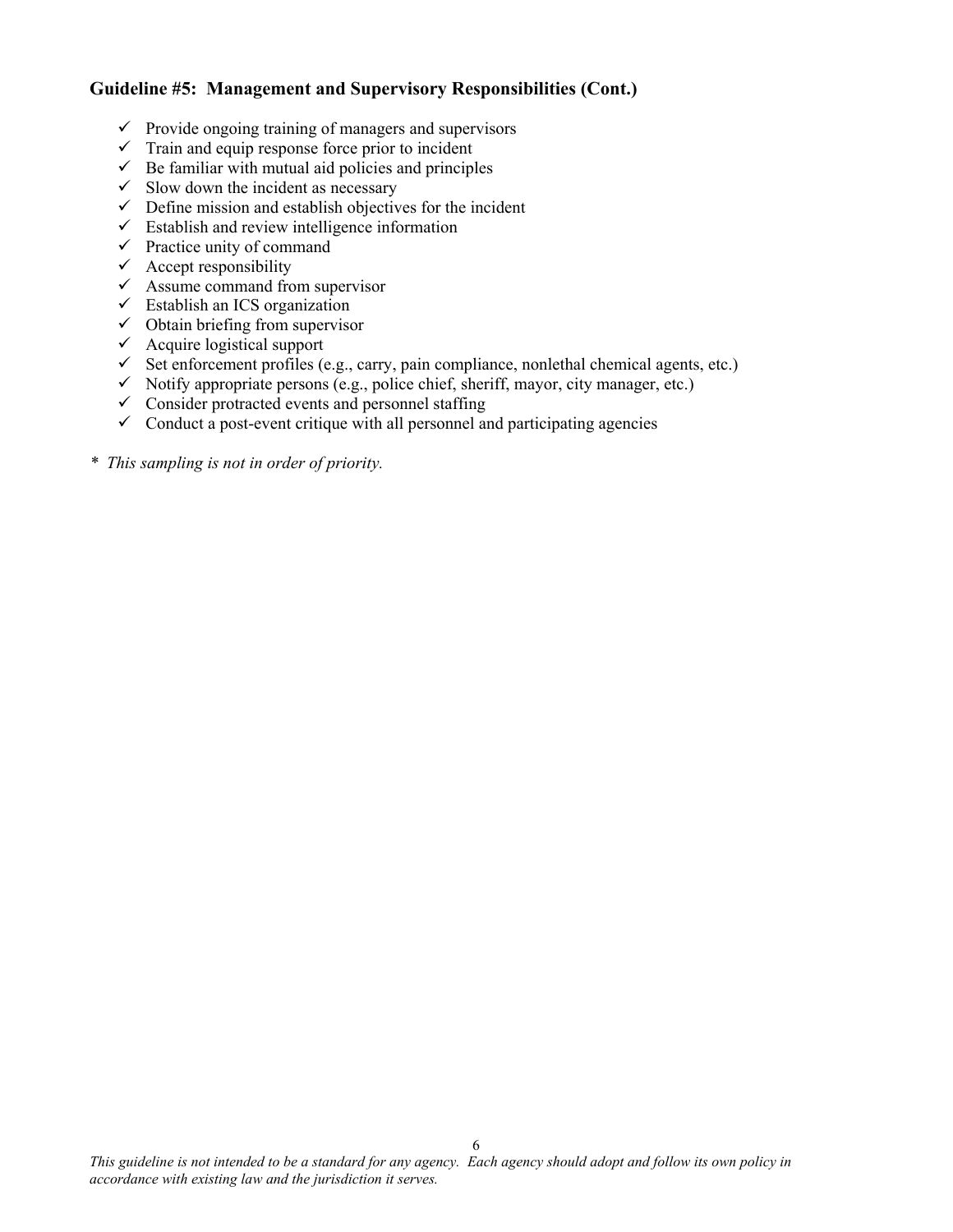### **Guideline # 6: Crowd Behavior**

#### **Agencies should be prepared to respond to various types of crowds and recognize behavior patterns or characteristics.**

#### *Discussion:*

Law enforcement agencies should be aware of the various types of behaviors associated with crowds that may require law enforcement response.Generally crowds can be categorized into two groups: Lawful or unlawful. This behavior can range from lawful assembly to civil disobedience to rioting. The ability of law enforcement personnel to maintain or restore order is highly dependent upon a thorough understanding of the factors involved.

#### **\* A Sampling of Crowds and Crowd Behaviors:**

#### **Crowds-**

- $\checkmark$  Sporting events
- $\checkmark$  Labor disputes
- $\checkmark$  Parties/social gatherings
- $\checkmark$  Entertainment events
- $\checkmark$  First Amendment demonstrations
- $\checkmark$  Anarchists
- $\checkmark$  Social agenda driven events (e.g., abortion, animal rights, jury decisions, environmental issues, anarchists, etc.)
- $\checkmark$  Parades
- $\checkmark$  Traffic collisions
- $\checkmark$  Crime scenes
- $\checkmark$  Disasters
- $\checkmark$  Media events
- $\checkmark$  Community celebrations
- $\checkmark$  Political events
- $\checkmark$  Mobile Crowds

#### **Crowd Behaviors-**

- $\checkmark$  Lawful
- $\checkmark$  Orderly
- $\checkmark$  Compliant
- $\checkmark$  Non-compliant
- $\checkmark$  Active resistance
- $\checkmark$  Violent resistance
- $\checkmark$  Rioting
- *\* This sampling is not in order of priority.*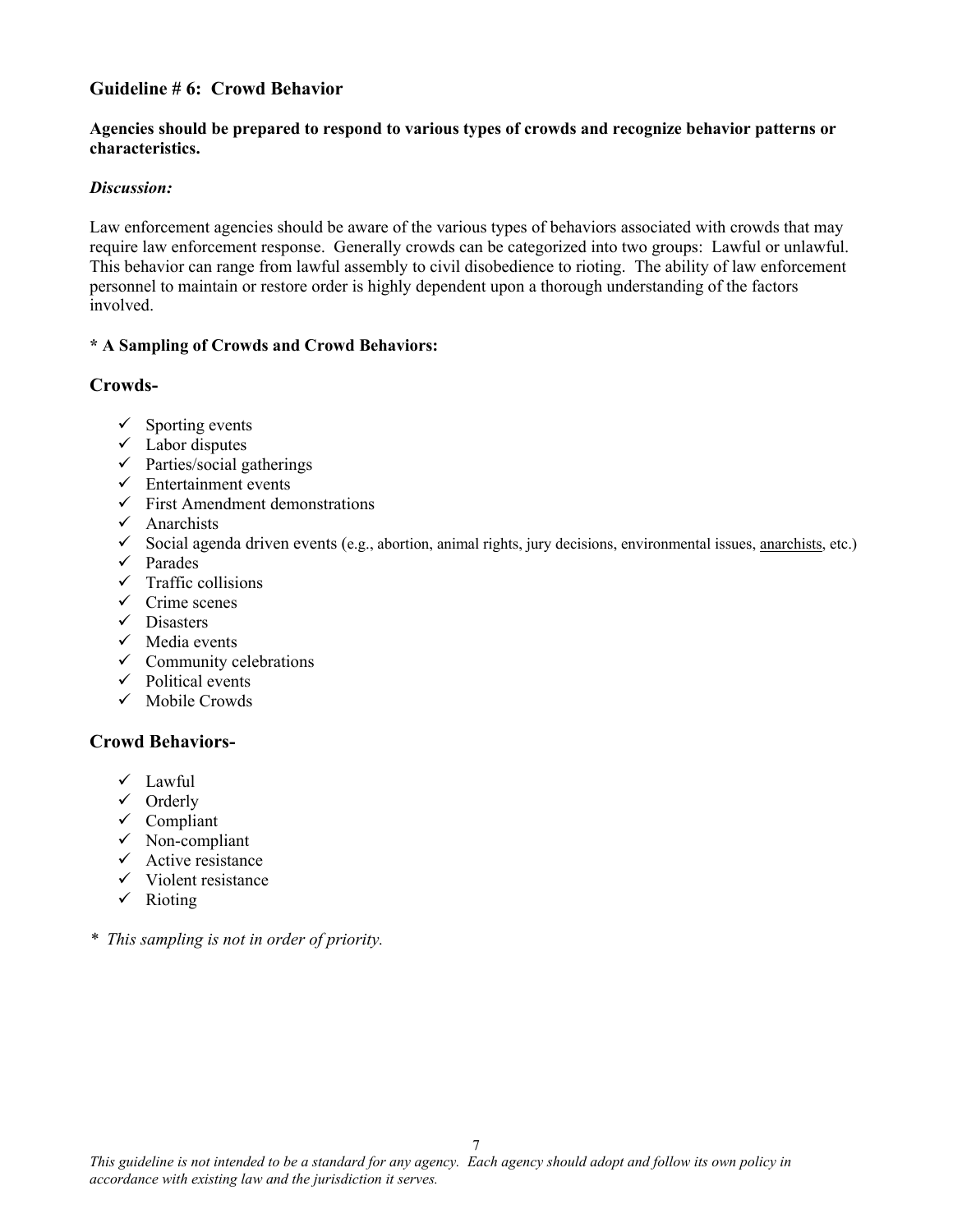#### **Guideline #7: Tactical Fundamentals**

#### **Each agency should develop tactical precepts to address the management of crowds and civil disobedience.**

#### *Discussion:*

The tactical precepts agencies develop will depend upon available resources and the situation itself. Crowds and acts of civil disobedience are dynamic and require a flexible response. Tactical fundamentals include containment, control, communication, tactical information, response, and coordination. Agencies should strive to plan and prepare for incidents above and beyond the basic fundamentals. The Mobile Field Force, as outlined in the *Law Enforcement Guide for Emergency Operations* (otherwise know as the "Red Book'), is the standard mutual aid resource and has local application as well.

#### \* **A Sampling of Fundamental Tactical Considerations:**

- $\checkmark$  Designated areas for dispersal
- $\checkmark$  Operation plan development
- $\checkmark$  Use of barriers for isolation and containment
- $\checkmark$  Unlawful assembly declaration/announcement
- $\checkmark$  Arrest and control teams
- $\checkmark$  Mobile booking teams
- $\checkmark$  Arrest and processing procedures for non-compliant and disabled subjects
- $\checkmark$  Mobile tactical formations
- $\checkmark$  Use of specialty impact ammunitions
- $\checkmark$  Use of nonlethal chemical agents
- $\checkmark$  Transportation issues
- $\checkmark$  Dismounted tactical formations
- $\checkmark$  Mounted tactical formations
- $\checkmark$  Communications issues
- $\checkmark$  Use of canine
- $\checkmark$  Separation of opposing factions
- $\checkmark$  Mobile Field Force concept
- $\checkmark$  Media considerations
- $\checkmark$  Photo/video record of events
- $\checkmark$  Documentation and reporting process
- $\checkmark$  Traffic management
- $\checkmark$  Personnel support and relief issues
- $\checkmark$  Specialty equipment
- $\checkmark$  Medical considerations
- $\checkmark$  Contingency planning
- \* *This sampling is not in order of priority.*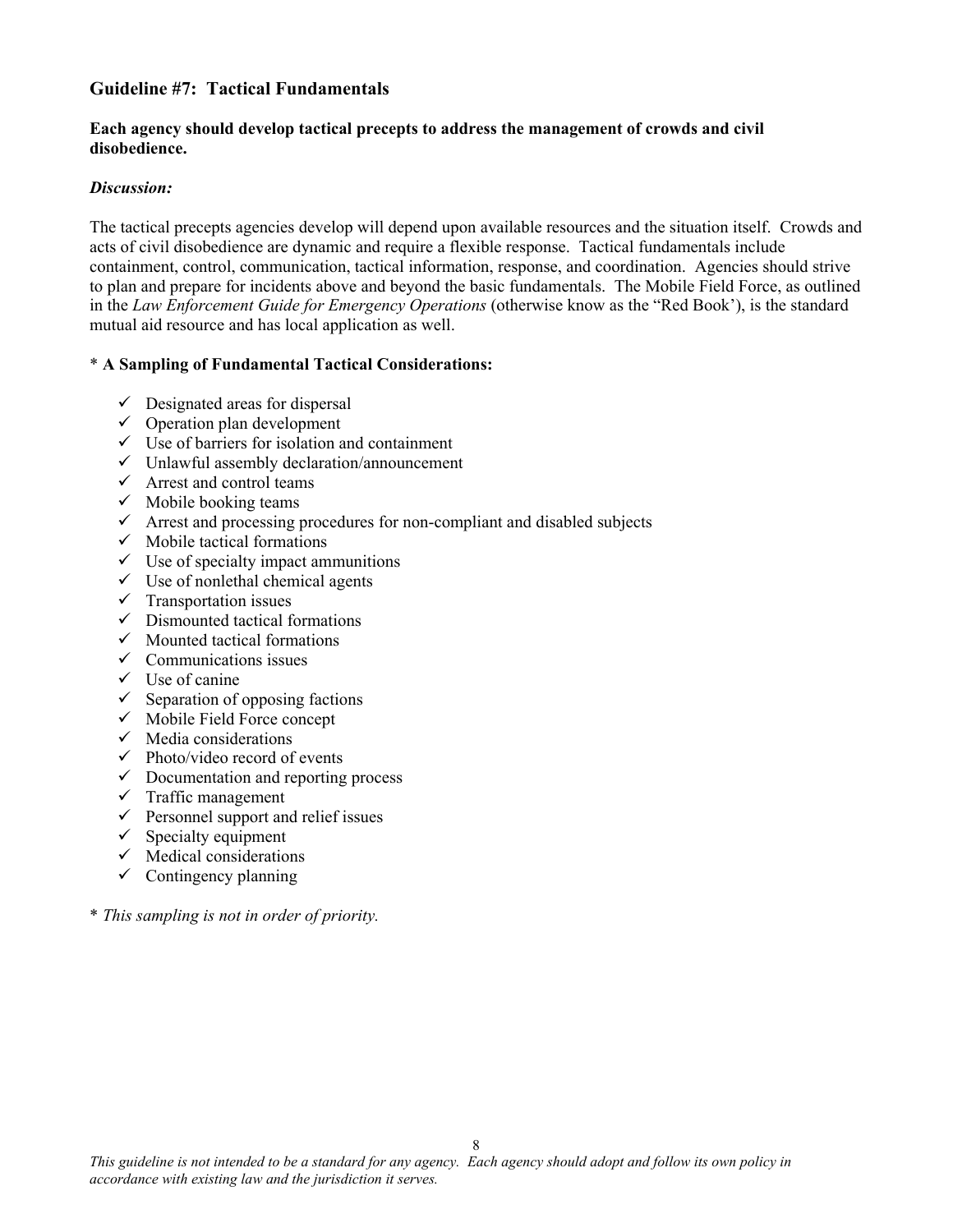#### **Guideline #8: Dispersal Orders**

#### **Law enforcement agencies should establish procedures for declaring unlawful assemblies and issuing dispersal orders.**

#### *Discussion:*

Law enforcement agencies should understand the law as it pertains to an unlawful assembly. Law enforcement's decision to declare a crowd unlawful must be based upon reasonable and articulable facts. The definition of an unlawful assembly has been set forth in Penal Code Section 407 and interpreted in court decisions. The terms "boisterous" and "tumultuous" as written in Penal Code Section 407 have been interpreted *as conduct that poses a clear and present danger of imminent violence* [In re Brown (1973) 9 Cal. 3d 612, 623.].

The intent of a dispersal order is to permanently disperse a crowd, not to merely relocate the problem. It should be made clear that the crowd is expected to immediately leave the area, and include a warning that force may be used which could result in serious injury [*Deorle v. Rutherford* 272 F.3d 1272, 1284.(9th Cir. 2001)]. The dispersal order must be given in a manner reasonably believed to be heard and understood by the intended audience. Based upon the circumstances, law enforcement may need to consider multiple announcements from various locations. Dispersal orders may be delivered in English and in other languages that are appropriate for the audience. Regardless of how delivered, law enforcement should record the name of the individual making the statement and the date and time each order was administered. **Dispersal orders should not be given until control forces are in position to support crowd movement.** 

#### **Dispersal Order Example**

" I am *(peace officer's name and rank)* a peace officer for the *(name of jurisdiction)*. I hereby declare this to be an unlawful assembly, and in the name of the People of the State of California, command all those assembled at *(specific location*) to immediately disperse, which means to break up this assembly. If you do not do so, you may be arrested or subject to other police action. Other police action could include the use of force which may result in serious injury. Section 409 of the Penal Code prohibits remaining present at an unlawful assembly. If you remain in the area just described, regardless of your purpose, you will be in violation of Section 409. The following routes of dispersal are available *(routes)*. You have *(reasonable amount of time)* minutes to disperse."

#### \* **A Sampling of Methods Used to Deliver and Document Dispersal Orders:**

- $\checkmark$  Loud speech
- $\checkmark$  Amplified sound
- $\checkmark$  Display signage indicating unlawful assembly and dispersal
- $\checkmark$  Gain attention of the crowd and document affirmative responses prior to declaration of unlawful assembly
- $\checkmark$  Position law enforcement personnel to the rear of a crowd to confirm and document the sound of the dispersal order transmission
- $\checkmark$  Acquire multiple language capability
- $\checkmark$  Video/audio recording equipment for documentation
- \* *This sampling is not in order of priority*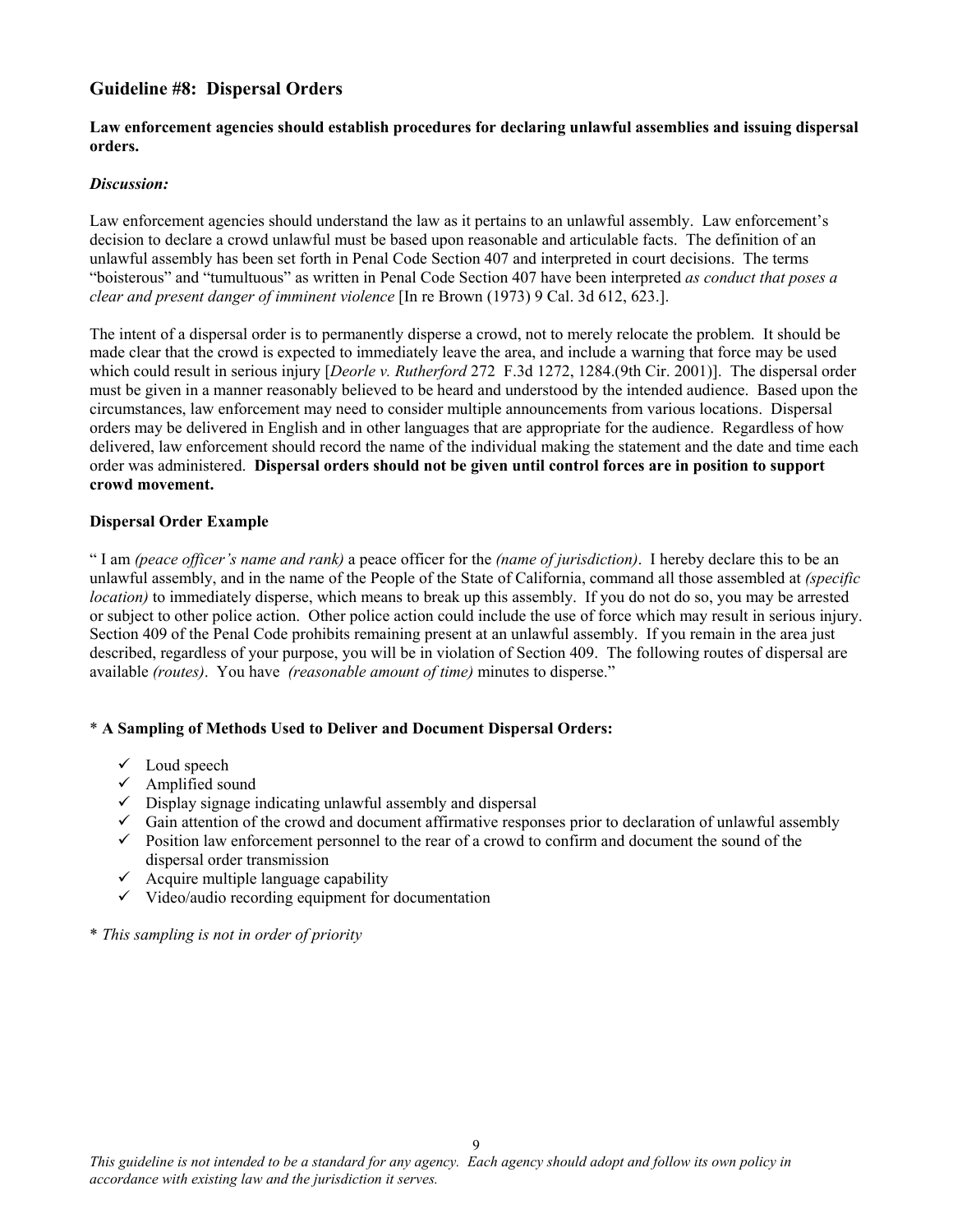#### **Guideline #9: Use of Force: Force Options**

#### **Agencies should develop use of force policies, procedures, and training for managing crowds and civil disobedience.**

#### *Discussion:*

When dealing with crowds and civil disobedience situations, law enforcement must be a disciplined and wellorganized control force. The decisions to use force and the force options that may be applied in response to these incidents range from law enforcement presence to deadly force. Peace officers need not use the least intrusive force option, but only that force which is objectively reasonable under the totality of the circumstances (*Scott v. Henrich*, 39 F. 3d 912, 9th Cir. 1994, and *Forrester v. City of San Diego*, 25 F. 3d 804 9th Cir. 1994). *Graham v. Connor,* 490 U.S. 386, 109 S. Ct. 1865, 104 L. Ed. 2d 443 (1989). The reasonableness of the force used to affect a particular seizure is analyzed under the Fourth Amendment and determined by balancing the nature and quality of the intrusion on the individual's Fourth Amendment interests against the governmental interests at stake.

Prior to an event, agencies should continually review their use of force alternatives in response to potential actions by protesters. Training should reflect reasonable use of force alternatives in order that officers are prepared to consider the tactics/force options available. *Chew v. Gates,*  $27 \text{ F}$ . 3d  $1432$ ,  $1443$  ( $9^{\text{th}}$  Cir. 1994).

#### **\* A Sampling of Use of Force Considerations:**

- $\checkmark$  Determine compliance or non-compliance of crowd
- $\checkmark$  Physically moving non-compliant offenders
- $\checkmark$  Anticipate possible actions of demonstrators
- $\checkmark$  Identify criminal violations involved
- $\checkmark$  Develop arrest protocol
- $\checkmark$  Develop use of pain compliance protocol
- $\checkmark$  Plan for disabled, elderly, and children demonstrators
- $\checkmark$  Determine availability of personnel
- $\checkmark$  Evaluate availability of other public safety resources
- $\checkmark$  Include protection devices for involved personnel
- $\checkmark$  Plan for the safety of bystanders
- $\checkmark$  Evaluate mobility of suspects/protestors
- $\checkmark$  Determine avenues of controlled departure
- $\checkmark$  Anticipate potential for medical resources
- $\checkmark$  Establish protocols for less lethal munitions

#### **\* A Sampling of Force Options:**

- $\checkmark$  Law enforcement presence
- $\checkmark$  Verbalization
- $\checkmark$  Firm grip
- $\checkmark$  Compliance techniques
- $\checkmark$  Control devices
- $\checkmark$  Nonlethal chemical agents
- $\checkmark$  Electrical control devices
- $\checkmark$  Impact weapons/batons
- $\checkmark$  Less lethal (i.e., sting balls, grenades, bean bags)
- $\checkmark$  Deadly force
- \* *These samplings are not in order of priority*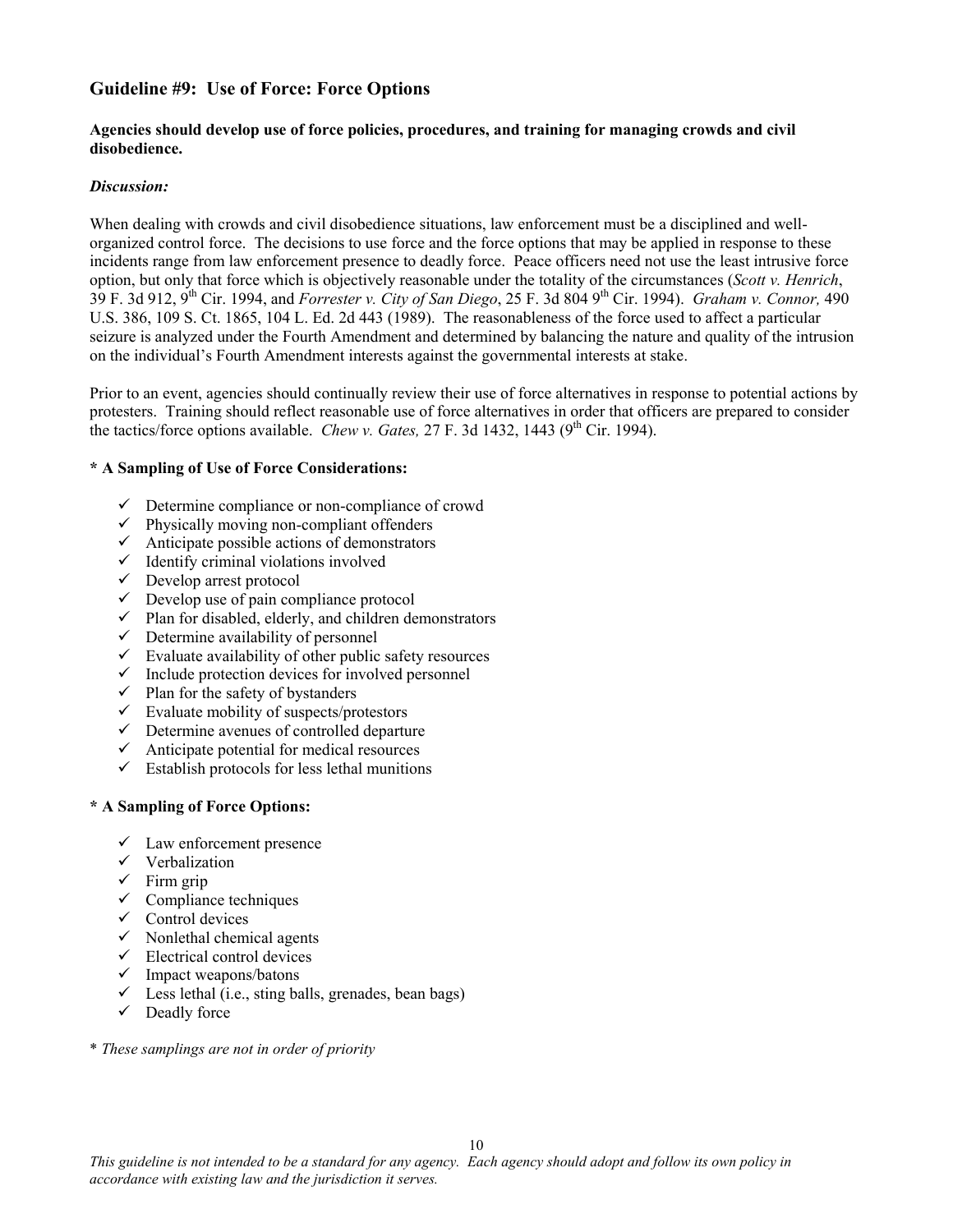#### **Guideline #10: Use of Nonlethal Chemical Agents**

**Agencies should develop policies and procedures for the deployment of nonlethal chemical agents during incidents of civil disobedience. The application of nonlethal chemical agents must be reasonable under the totality of the circumstances.** 

#### *Discussion:*

**Nonlethal chemical agents, properly deployed by trained law enforcement personnel, are designed to cause temporary discomfort. The application of nonlethal chemical agents, including oleoresin capsicum (OC), has proven effective in a wide variety of civil disobedience situations. Use of nonlethal chemical agents during civil disobedience may be reasonable depending on the totality of the circumstances. Each agency should consider when, where, and how nonlethal chemical agents may be deployed.** 

It is important that every agency have properly trained personnel for the deployment of nonlethal chemical agents. Nonlethal chemical agents, protective masks, maintenance, storage, and security are the responsibility of the agency.

#### **\* A Sampling of Nonlethal Chemical Agent Deployment Issues:**

- $\checkmark$  Law Violations
- $\checkmark$  Non-compliance, civil disobedience situations
- $\checkmark$  Peace officer safety
- $\checkmark$  Personnel available
- $\checkmark$  Methods of delivery available
- $\checkmark$  Weather conditions
- $\checkmark$  Wind direction
- $\checkmark$  Physical location/terrain considerations
- $\checkmark$  Cross contamination problems
- $\checkmark$  Mobility of protestors (suspects)
- $\checkmark$  Effect on law enforcement horses
- $\checkmark$  Types of agents available
- $\checkmark$  Protective devices for involved personnel
- $\checkmark$  Decontamination
- $\checkmark$  The potential exposure to children, elderly, and disabled members of the crowd

#### **\* A Sampling of Nonlethal Chemical Agent Policy Considerations:**

- $\checkmark$  Training
- $\checkmark$  Reporting
- $\checkmark$  Types of agents
- $\checkmark$  Delivery methods to be utilized (application, spray, expulsion, pyrotechnics, etc.
- $\checkmark$  Amount of agents to be purchased
- $\checkmark$  Identify person(s) who can authorize the use of nonlethal chemical agents, and under what circumstances
- $\checkmark$  Decontamination/observation
- $\checkmark$  Storage of nonlethal chemical agents
- $\checkmark$  Replacement and/or rotation of expired agents
- $\checkmark$  Use on animals
- $\checkmark$  Mutual aid for procurement (chemical collaborative)
- $\checkmark$  Non-compliance, civil disobedience situations
- $\checkmark$  Purchase, storage, and distribution of protective masks

*\* These samplings are not in order of priority.*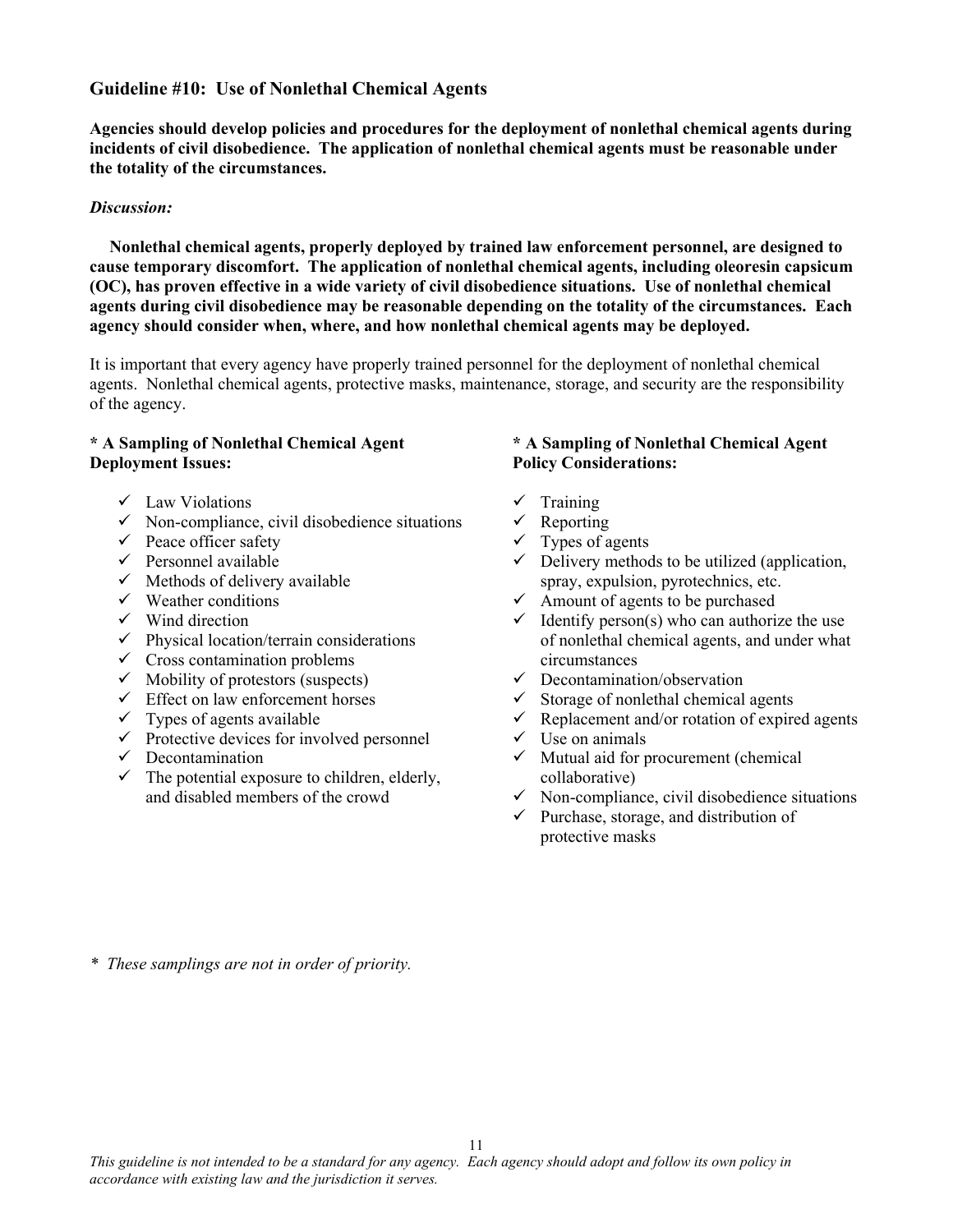### **Guideline #11: Mass Arrest and Booking**

#### **Agencies should develop procedures for managing mass arrests and bookings.**

#### *Discussion*:

The most successful law enforcement strategy for dealing with mass arrests and bookings is proper planning, training, and comprehensive briefing of involved peace officers prior to the event. Mass arrests are dynamic situations, and any process must be flexible enough to handle challenges confronting the field force.

The impact of a large number of arrests on public agencies should be evaluated.

**It is imperative that agencies maintain continuity and accountability of arrestees from the arrest site (crime scene) through the booking process. Many cases are lost due to the inability to match up the arresting peace officer to the arrestee. The arrest report should articulate each arrestee's specific criminal act(s). This process will aid in criminal prosecution and the reduction of civil liability.** 

A coordinated effort between all involved criminal justice entities is essential to ensure successful arrest, booking, and prosecution.

It is imperative that agencies maintain continuity and accountability of evidence. Consideration should be given to maintaining evidence beyond the criminal prosecution, pending potential civil litigation.

#### **\* Sampling of Mass Arrest and Booking Considerations:**

- $\checkmark$  Booking/processing area: On site or
	- o Temporary holding facility
	- o Security
	- o Weather issues
	- o Media issues
- $\checkmark$  Identified arrest teams
	- o Armed
	- o Unarmed
	- o Protective clothing
	- o Handcuff release devices
- $\checkmark$  Documentation (photo/video/written) of arrests
	- o Date
	- o Time
	- o Location
	- o Offence(s)
	- o Arresting peace officer(s)
	- o Identification of arrestees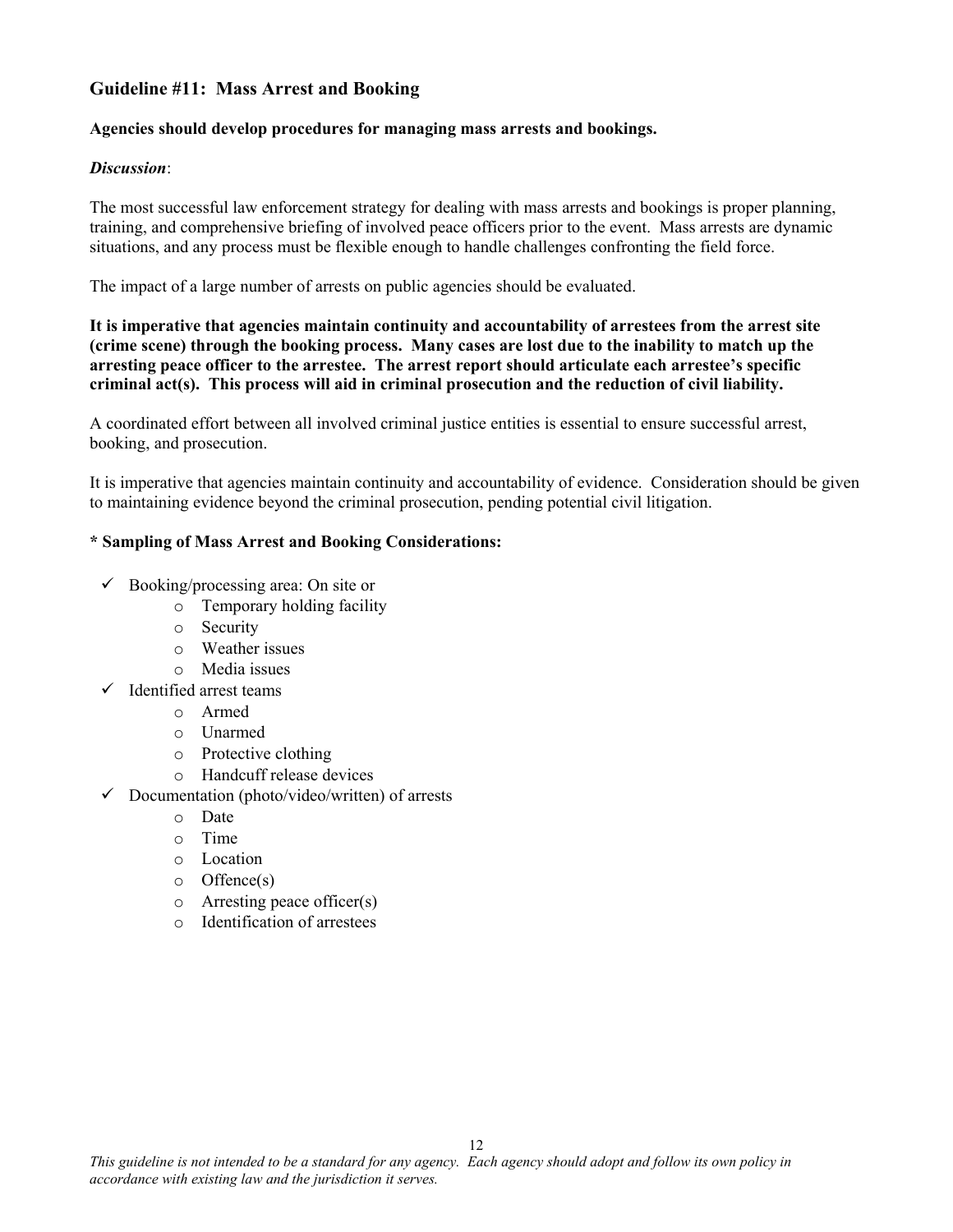#### **Guideline #11**: **Mass Arrest and Booking (Cont.)**

- $\checkmark$  Computer access for identification
- $\checkmark$  Telephone capabilities
- $\checkmark$  Identified booking teams
- $\checkmark$  Prisoner transportation
	- o Special needs (e.g., wheel chairs)
- $\checkmark$  Segregation issues
	- o Gender
	- o Gangs
	- o Juveniles
- $\checkmark$  Personal needs issues
	- o Restrooms
	- o Water
	- o Food
- $\checkmark$  Coordination with
	- o Medical
	- o Jail
	- o Court
	- o District/City Attorney
	- o Probation/Parole
	- o Public Defender's Office
- $\checkmark$  Sufficient handcuffs/restraint equipment
- $\checkmark$  Sufficient forms/paperwork
	- o Booking forms
	- o Field release from custody
	- o Field interview cards
	- o Evidence collection/storage of materials
- $\checkmark$  Master report writer
- $\checkmark$  Public Affairs/Media Relations Rep.
	- o Public Service Announcements
- *\* This sampling is not in order of priority.*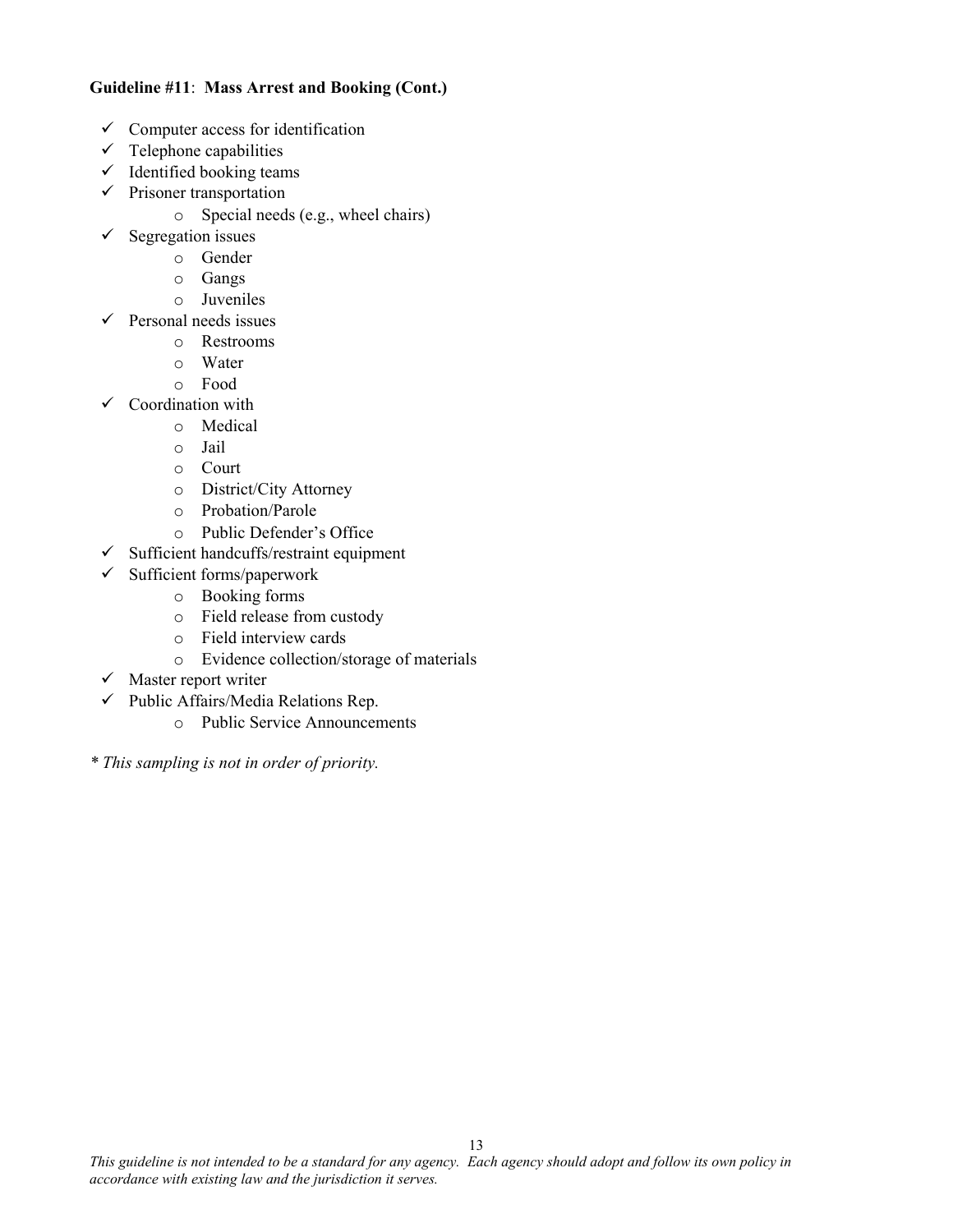#### **Guideline #12: Criminal Investigation**

#### **Law enforcement agencies should establish procedures to investigate and prosecute criminal activity associated with civil disobedience.**

#### *Discussion:*

Crowd behavior and civil disobedience that result in criminal misconduct should be investigated. Arrest/charging sections are not always the same. It may be appropriate to establish a victim other than law enforcement. Private persons arrests and/or signed crime/offense reports should be considered. Sections to be considered should be based upon applicable laws and advice from prosecutors. Conspiracy charges are often appropriate but frequently overlooked.

Crowd behavior and civil disobedience that result in criminal activity should be investigated as any other crime. Charging sections to be considered may include, but not be limited to, trespass, unlawful assembly, failure to disperse, rioting, wearing a mask during the commission of a crime, vandalism and conspiracy, if warranted.

#### **When gathering information regarding different groups and their actions, agencies should also confer with the agency's legal advisor regarding legal guidelines and court decisions affecting intelligence activities by law enforcement agencies.**

#### **\* A Sampling of Investigative Considerations:**

- $\checkmark$  Identify potential violations
- $\checkmark$  Consult with city/district attorney prior to and after the event
- $\checkmark$  Identify a master report writer
- $\checkmark$  Identify an evidence coordinator
- $\checkmark$  Gather documents which may aid in your investigation (including press releases, internet material, signs, banners, etc.)
- $\checkmark$  Review similar activity the group has been involved with in other jurisdictions
- $\checkmark$  Obtain all available video evidence
- $\checkmark$  Review each individual arrest
- $\checkmark$  Record specific chants and who is leading them
- $\checkmark$  Photograph the event
- $\checkmark$  Maintain evidence beyond the criminal prosecution, pending potential civil litigation

#### **\* A Sampling of Evidence Considerations for Conspiracy Investigation:**

- $\checkmark$  Computers and all discs
- $\checkmark$  E-mail accounts
- $\checkmark$  Telephone records
- $\checkmark$  Fax machines (machine memory can have programmed phone numbers)
- $\checkmark$  Video recordings
- $\checkmark$  Clothing and other items showing affiliation with similar groups
- $\checkmark$  Documents (correspondence, address books, journals, etc.)
- $\checkmark$  Manifestos
- $\checkmark$  Photographs (including criminal activity and site before and after)
- *\* These samplings are not in order of priority.*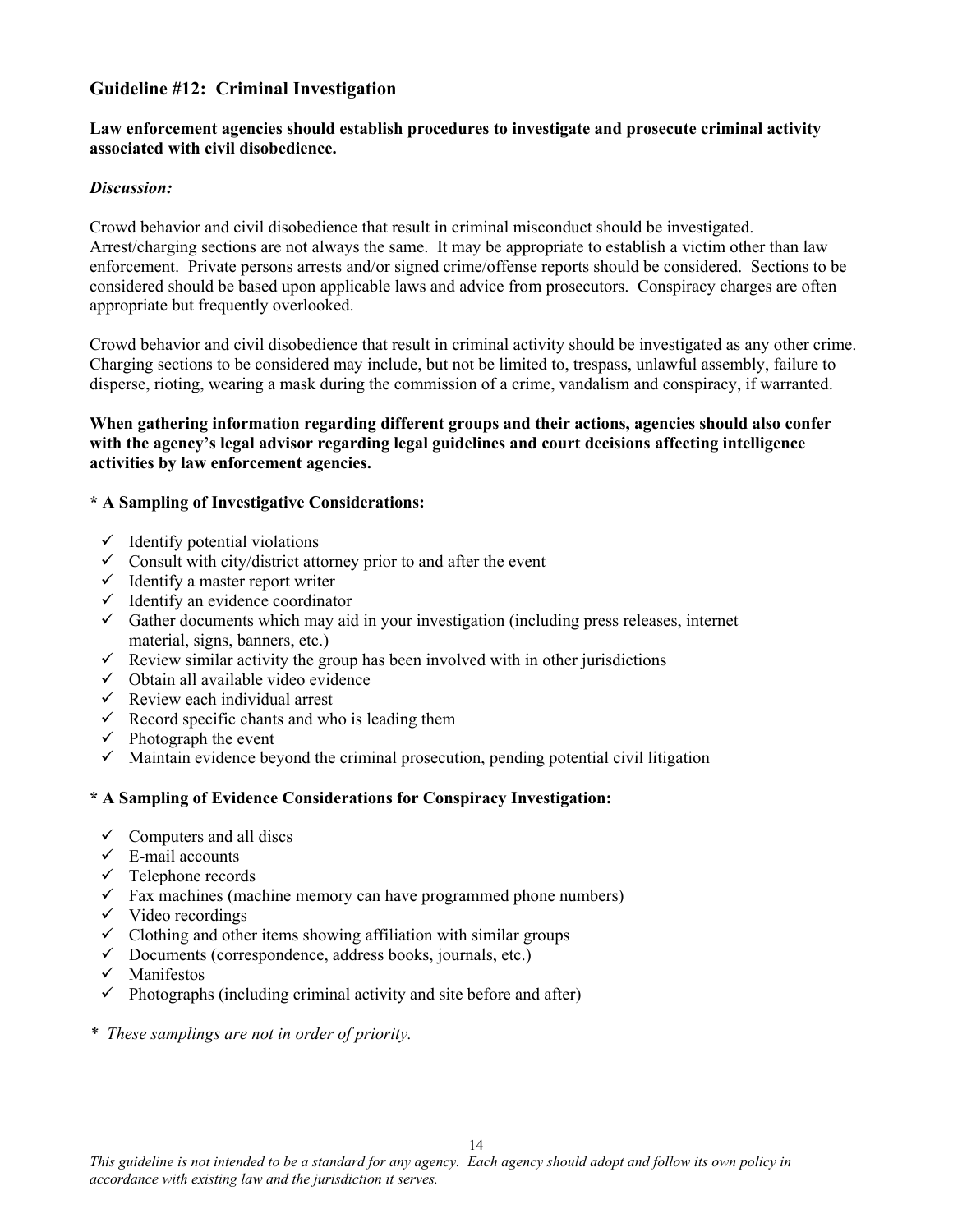#### **Guideline #13: Incident Documentation**

#### **Agencies should establish policies and procedures for documenting crowd management and civil disobedience incidents.**

#### *Discussion:*

Thorough documentation is a key element which supports not only criminal investigation and prosecution but also gives an account of law enforcement's response to an event. Documentation should begin as soon as possible. Additionally, proper documentation can aid law enforcement in anticipation of potential civil litigation.

The extent of documentation is based on the resources available to an agency. Several types of documentation can be used. Agencies should evaluate existing documentation methods and the need for additional resources.

#### **\* A Sampling of Methods of Documentation:**

- $\checkmark$  Still photography
- $\checkmark$  Audio recording
- $\checkmark$  Video recording
- $\checkmark$  Written log/journal
- $\checkmark$  Reports (including after-action reports)
- $\checkmark$  Media reports/footage
- $\checkmark$  Communication and dispatch tapes/printouts

### **\* A Sampling of Subjects to be Documented:**

- $\checkmark$  Public disruption
- $\checkmark$  Property damage
- $\checkmark$  Injuries (private citizens, participants, **and** law enforcement)
- $\checkmark$  Collective and individual behavior
- $\checkmark$  Individual arrests
- $\checkmark$  Individual actions
- $\checkmark$  Use of force
- $\checkmark$  Physical evidence
- *\* These samplings are not in order of priority.*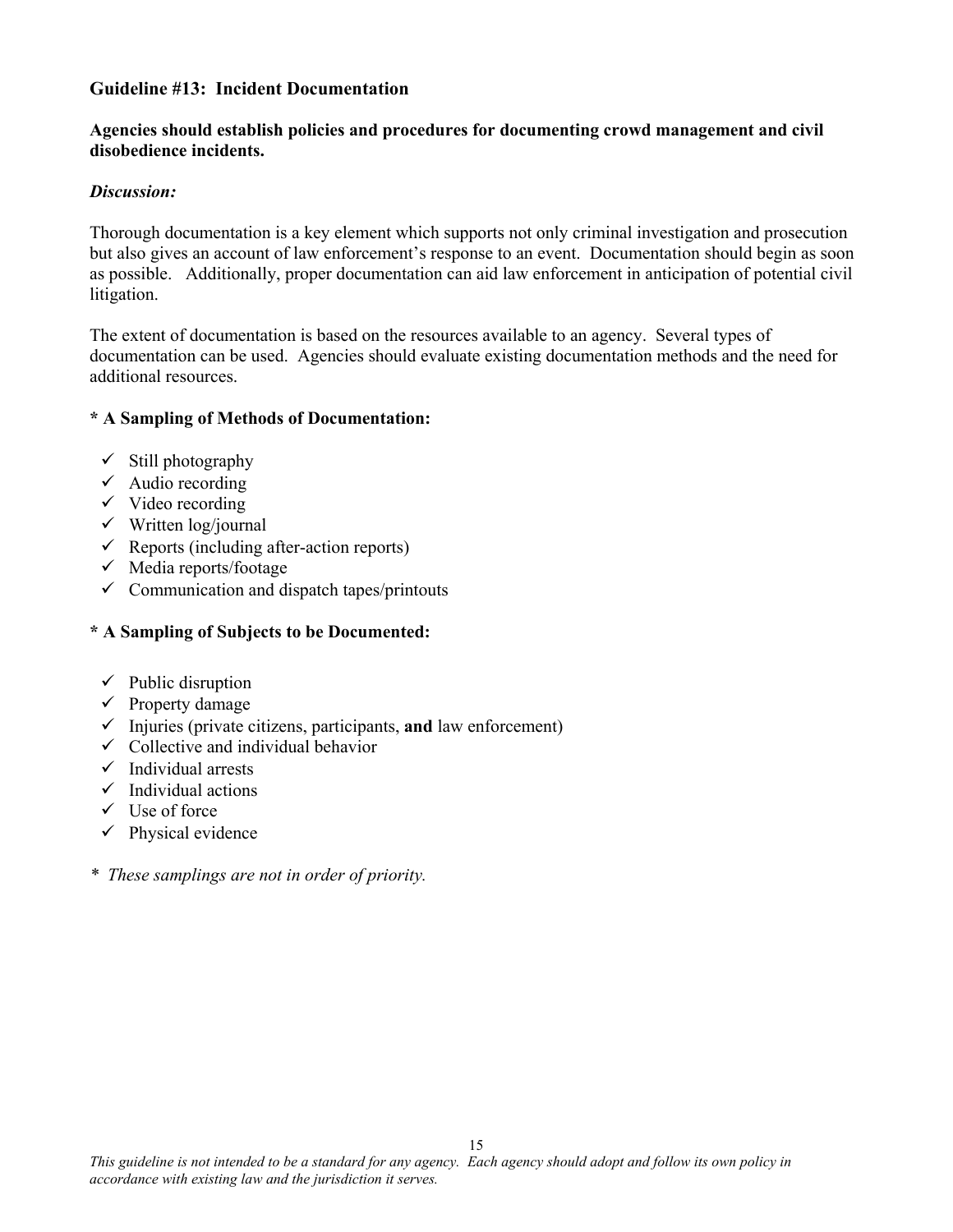### **Guideline #14: Training for Managing Crowds and Civil Disobedience**

#### **Agencies should establish procedures for training law enforcement command and line members in managing crowds and civil disobedience situations.**

#### *Discussion:*

It is important for agencies to prepare for incidents through training and simulation exercises. Command personnel needs to understand resources, operational strategies, capabilities, force options, and limitations of field forces as well as the law and policies. Operational personnel also need to understand the law, policy, tactics, and mission objectives.

Officer discipline is an essential component in successfully managing crowds and civil disobedience. Discipline is achieved through regular training in the areas of tactical fundamentals and First Amendment rights issues. Training should not be a single incident occurrence, rather, a continual process. Training should be presented in a dynamic, relevant, and realistic format.

#### **\* A Sampling of Training:**

- $\checkmark$  Agency policies and procedures
- $\checkmark$  Case and statutory law
- $\checkmark$  Basic Course
- $\checkmark$  Continuing Professional Training (CPT)
- $\checkmark$  Arrest and control techniques
- $\checkmark$  Team arrest techniques
- $\checkmark$  Mass arrest techniques
- $\checkmark$  Baton/impact weapon techniques
- $\checkmark$  Nonlethal chemical agents
- $\checkmark$  Less lethal munitions (e.g., specialty impact munitions)
- $\checkmark$  Law enforcement SEMS/ICS
- $\checkmark$  Incident Command Post and field exercises
- $\checkmark$  Media relations
- $\checkmark$  Mutual aid
- $\checkmark$  Command decision-making
- $\checkmark$  Supervisory leadership
- $\checkmark$  Tactical decision-making
- $\checkmark$  Crowd dynamics

*\* This sampling is not in order of priority*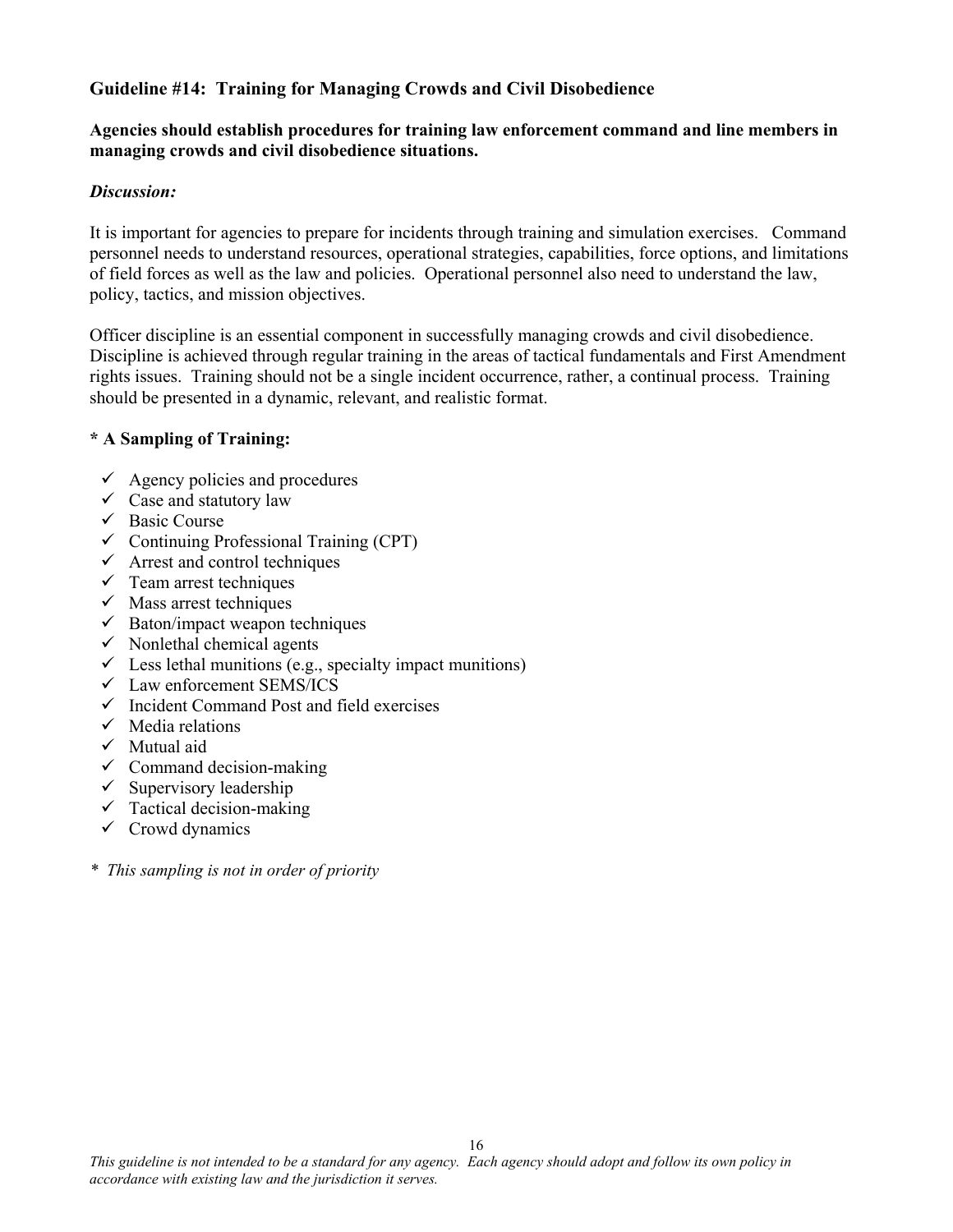# **Information Guide Protestor Tactics – Trends – Techniques**

*The following information has been compiled from various sources involving several large public demonstrations. Information described should be considered foundational to detecting protestor behavior that may involve unlawful activity.* 

- $\checkmark$  Aggressive, antagonistic, provocative, animated (European influence)
- $\checkmark$  Predominantly white and young
- 9 Advocate "non-violence," "direct action"
- $\checkmark$  Black clad "Black Bloc" cell groupsconfrontational towards police
- $\checkmark$  White coveralls (G8 Summit)
- $\checkmark$  Facial coverings: protective masks and bandannas (soaked in vinegar, carried in zip-lock bags)
- $\checkmark$  Swim goggles
- $\checkmark$  Backpacks
- $\checkmark$  Two-way, recreational radios, cellular telephones, NEXTEL
- $\checkmark$  Bicycles communications and reconnaissance
- $\checkmark$  Things to tie, bind and clog such as duct tape, super glue, wire, and staple guns
- $\checkmark$  Helmets: motorcycle, military, football (face guard removed), construction, etc.
- $\checkmark$  Paint, "day-glow orange," yellow, red, black
- $\checkmark$  Body padding, shin guards, knee/elbow pads, carpet, rubber
- $\checkmark$  Protective (thick) clothing: chemical suits or rain gear (yellow/orange)
- $\checkmark$  Large trucks/vans, out of state plates
- $\checkmark$  Police monitors– colored hats
- $\checkmark$  Highly mobile and dynamic groups
- $\checkmark$  Body armor such as foam, cushions, and garbage can lids,
- $\checkmark$  First Aid: bandages, gauze, etc.
- $\checkmark$  Squirt bottles filled with urine, water, etc.
- $\checkmark$  PVC pipes and banners
- $\checkmark$  Footwear- boots with steel toes
- $\checkmark$  Use of Internet- planning, coordination, and control (Independent Media)
- $\checkmark$  Fire (intimidation, confusion)
- $\checkmark$  Roadway obstacles (traffic blockades)
- $\checkmark$  Large trash receptacles (incendiary)
- $\checkmark$  Banner hanging (buildings and bridges)high-angle rappelling devices, clothing, and equipment
- $\checkmark$  Welder's gloves (handle expended with chemical agents)
- 9 Convergence Centers **(**planning/assembly areas)– pre-rented, abandoned buildings
- $\checkmark$  Paramedics in crowd (travel in groups)
- $\checkmark$  Pirate radio stations (direct actions)
- $\checkmark$  Legal assistance (attorneys identified by colored caps)
- $\checkmark$  Bomb threats/hoax devices (intended to divert law enforcement)
- $\checkmark$  Public transportation (trains, subways, buses)
- $\checkmark$  Do not like to be photographed, followed, or monitored by uniformed police
- $\checkmark$  Engage in intimidation
- $\checkmark$  Jail solidarity (when arrested are "noncooperative" in attempt to clog system)
- $\checkmark$  Practice "non-violence" training: Ruckus, DAN, etc.
- $\checkmark$  Lock down devices (bicycle locks, chains, "sleeping dragons," etc.)
- $\checkmark$  Use hand signals to orchestrate crowd activity
- $\checkmark$  Weather Balloons
- $\checkmark$  Pre-target surveillance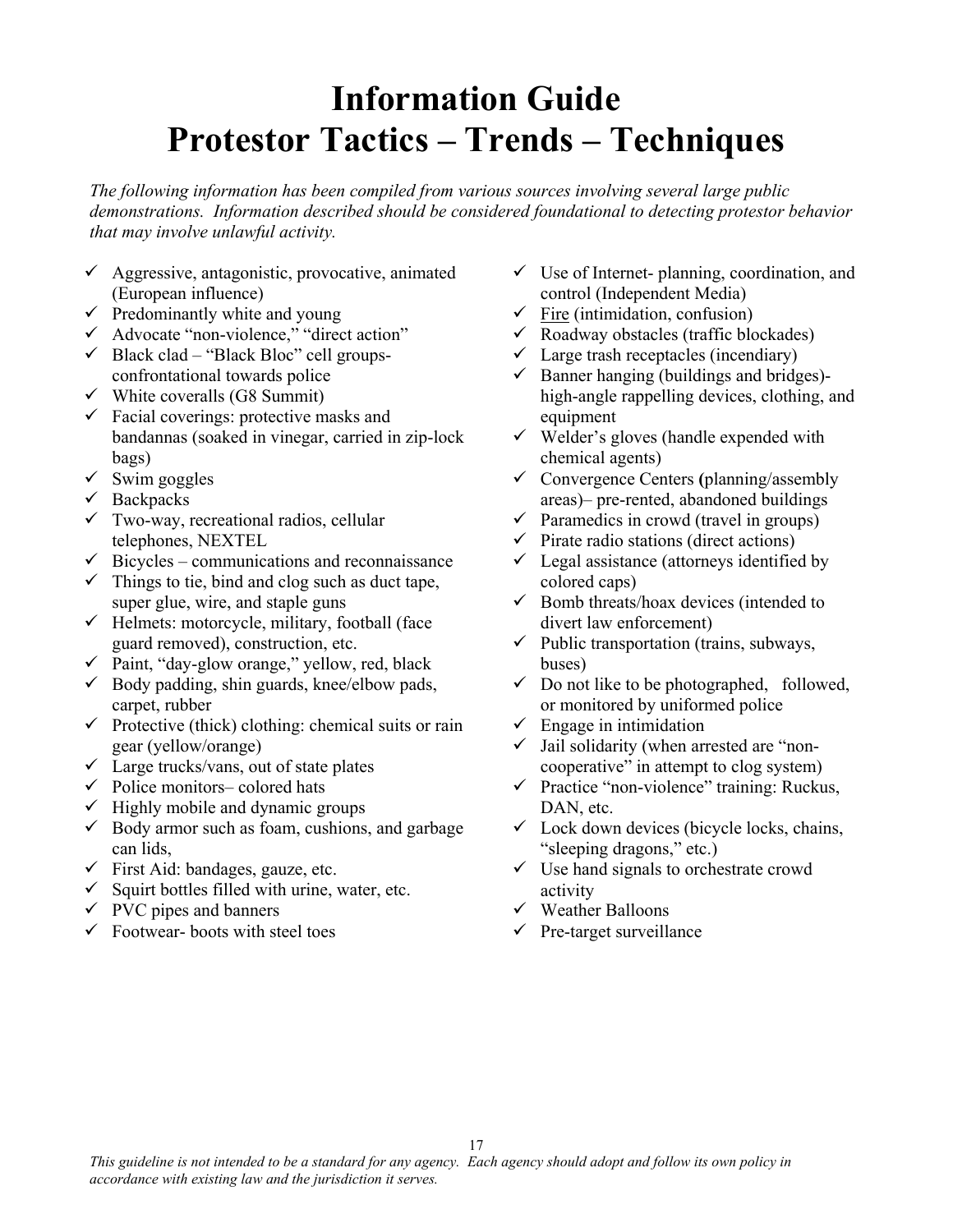# **Potential Targets**

- $\checkmark$  Financial Institutions
- $\checkmark$  Federal, State, and Municipal Buildings
- $\checkmark$  Police facilities
- $\checkmark$  Prisoner detention facilities and arrestee processing locations
- $\checkmark$  Restaurants
- $\checkmark$  Corporations/stores
- $\checkmark$  University and corporate research facilities
- $\checkmark$  Roads, freeways, and overpasses- especially main arteries- blockades
- $\checkmark$  Political figures (including Cabinet level) individuals)

# **Weapons**

- $\checkmark$  Rocks and bottles
- $\checkmark$  Unsecured trash receptacles, fencing, light standards, newspaper racks, etc.
- $\checkmark$  Molotov cocktails (rag inside liter bottles)
- $\checkmark$  Rubbing alcohol, peroxide, and spices (homemade pepper spray)
- $\checkmark$  Urine filled squirt guns and plastic bottles
- $\checkmark$  Sling-shots, ball bearings, bolts, metal nuts
- $\checkmark$  Sticks, crowbars, golf balls, rakes, razors (equestrian injuries)
- $\checkmark$  Street theatre paraphernalia
- $\checkmark$  Commercially manufactured OC
- $\checkmark$  Vegetable oil and marbles
- $\checkmark$  Large nail clippers (tackle plastic cuffs when arrested)
- $\checkmark$  Pre-positioned rocks
- $\checkmark$  Catapults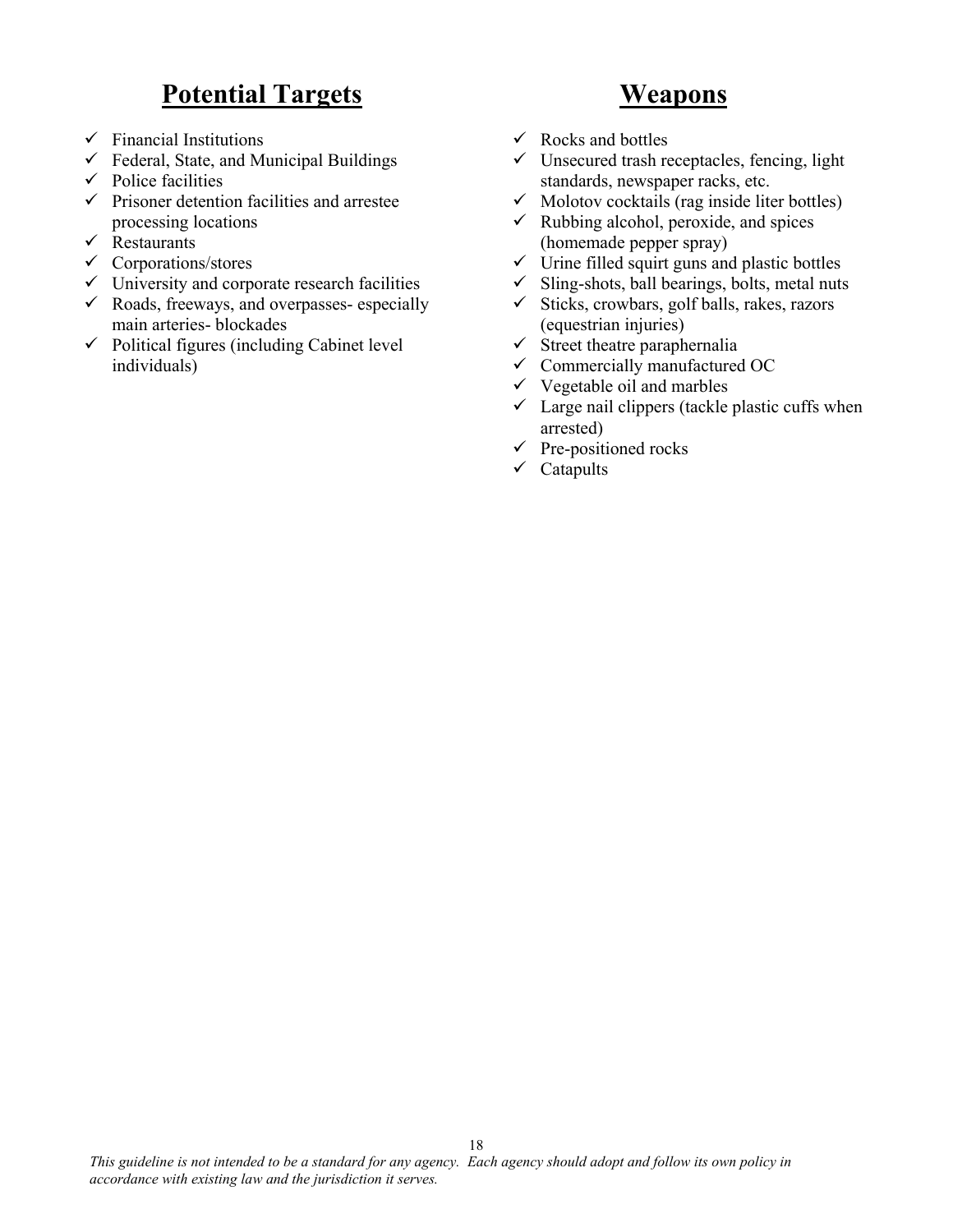# TERMS AND DEFINITIONS

**Active Resistance** - To intentionally and unlawfully oppose the lawful order of a peace officer in a physical manner.

**Arrest Protocol** - The formal process of placing subjects under arrest, taking into custody, and associating the arresting peace officer(s) with the specific individual arrested.

**Arrest Teams** - Personnel assigned to arrest duties during civil disobedience/civil disorder operations.

**Booking Teams** - Personnel assigned to custodial and processing duties during civil disobedience/civil disorder operations.

**Chemical Agents** - See *Nonlethal Chemical Agents*.

**Civil Disobedience** - An **unlawful** event involving a planned or spontaneous demonstration by a group of people.

**Civil Disorder** - An unlawful event involving **significant** disruption of the public order.

**Collective Behavior** - The unlawful behavior of a group of persons involved in situations where normal cultural structure and controls are not observed, such as unruly crowds, civil disobedience, and riots.

**Command** - The authority a person lawfully exercises over subordinates by virtue of his/her rank and assignment or position.

**Compliance Techniques -** Reasonable, lawful use-of-force methods intended to encourage suspect cooperation.

**Compliant Behavior** - Behavior consistent with submitting to lawful orders of a peace officer without resistance.

**Control Devices -** Devices intended to assist peace officers in gaining control of subjects who refuse to submit to lawful authority (e.g., batons, electrical stunning units, restraint, chemical agents, etc.).

**Cordoning** - Surrounding or enclosing a particular problem area; also referred to as perimeter control.

**Critical Facilities** - Any location essential to the well-being and safety of the community requiring law enforcement protection during a critical incident (e.g., law enforcement, fire and other government facilities; public utilities; housing developments; shopping centers; hospitals; banks; gun stores; surplus, and supply centers; etc.).

**Crowd Control** - Law enforcement response to a pre-planned or spontaneous event, activity or occurrence where there is a potential for unlawful activity or the threat of violence.

**Crowd Dynamics -** Factors which influence crowd behavior.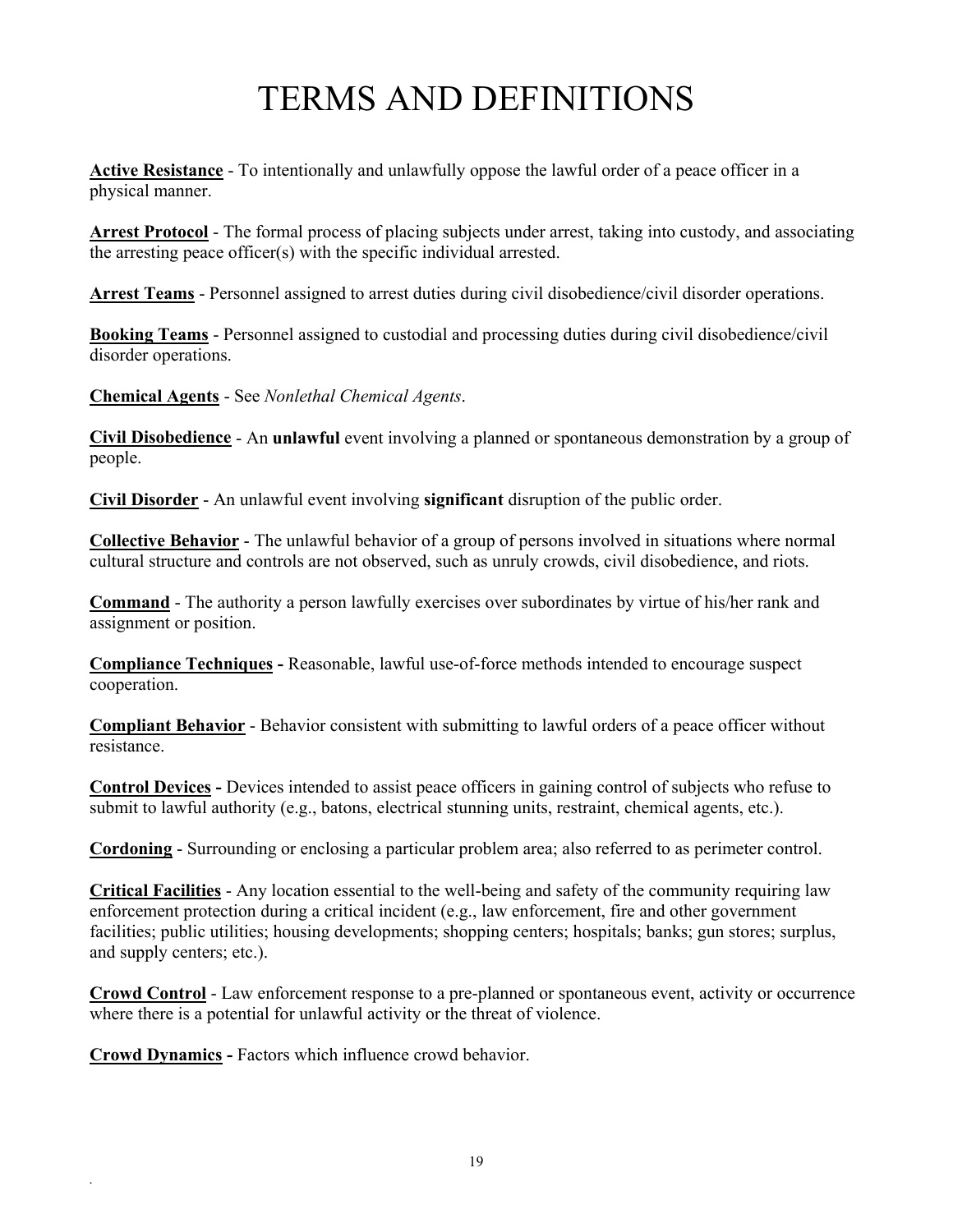**Crowd Management** - Strategies and tactics employed by law enforcement agencies to deal with lawful assemblies in an effort to prevent escalation of events into an unlawful assembly or riot.

**Crowd** - A number of persons collected into a close body.

**Decontamination -** Procedures taken to reduce the effects of any nonlethal chemical agent.

**Discipline** - Pattern of behavior consistent with demonstrating self-control, teamwork, moderation, and restraint.

**Dispersal Order** - Lawful orders communicated by law enforcement personnel commanding individuals assembled unlawfully to disperse.

**Dismounted Tactics** - Non-mobile tactical formations generally involving team, squad, and platoon-sized units.

**Electrical Devices** - Electrical stunning devices utilized by law enforcement to control resisting subjects.

**Essential Elements of Information (EEI)** - Critical tactical information, obtained from any source, received prior to and/or during an event which is considered so essential that without it, meaningful planning cannot proceed.

**Flashpoint** - Specific location(s) which can be anticipated to attract criminal elements and become the origin or focal point of civil disorder.

**Force Options** - Reasonable force applications utilized by law enforcement to effect arrest, overcome resistance, and prevent escape.

**Formations** - Coordinated unit tactics utilized by law enforcement to control crowds, stop unlawful activity, and disperse and/or arrest violators.

**Incident Command System (ICS)** - The statewide model for field-level management of emergencies mandated by the Standardized Emergency Management System (SEMS). ICS is specifically designed to allow its user(s) to adopt an integrated organizational structure equal to the complexity and demands of single and multiple incidents without being hindered by jurisdictional boundaries (*Law Enforcement Guide for Emergency Operations*, 1998 Edition, Annex A, page 6).

**Leadership** - The art and exercise of influence to direct personnel to obtain willing obedience, confidence, respect, and loyal cooperation.

**Less Lethal Ammunition** - Speciality impact ammunitions, hand-delivered or propelled from launching devices, designed to immobilize, incapacitate, or stun a human being. Refer to PC Section 12601(c).

**Management** - The process of planning, organizing, coordinating, directing, budgeting, and controlling resources.

**Mobile Arrest and Booking Teams** - Mobile teams designated to assist field personnel with mass arrest and booking.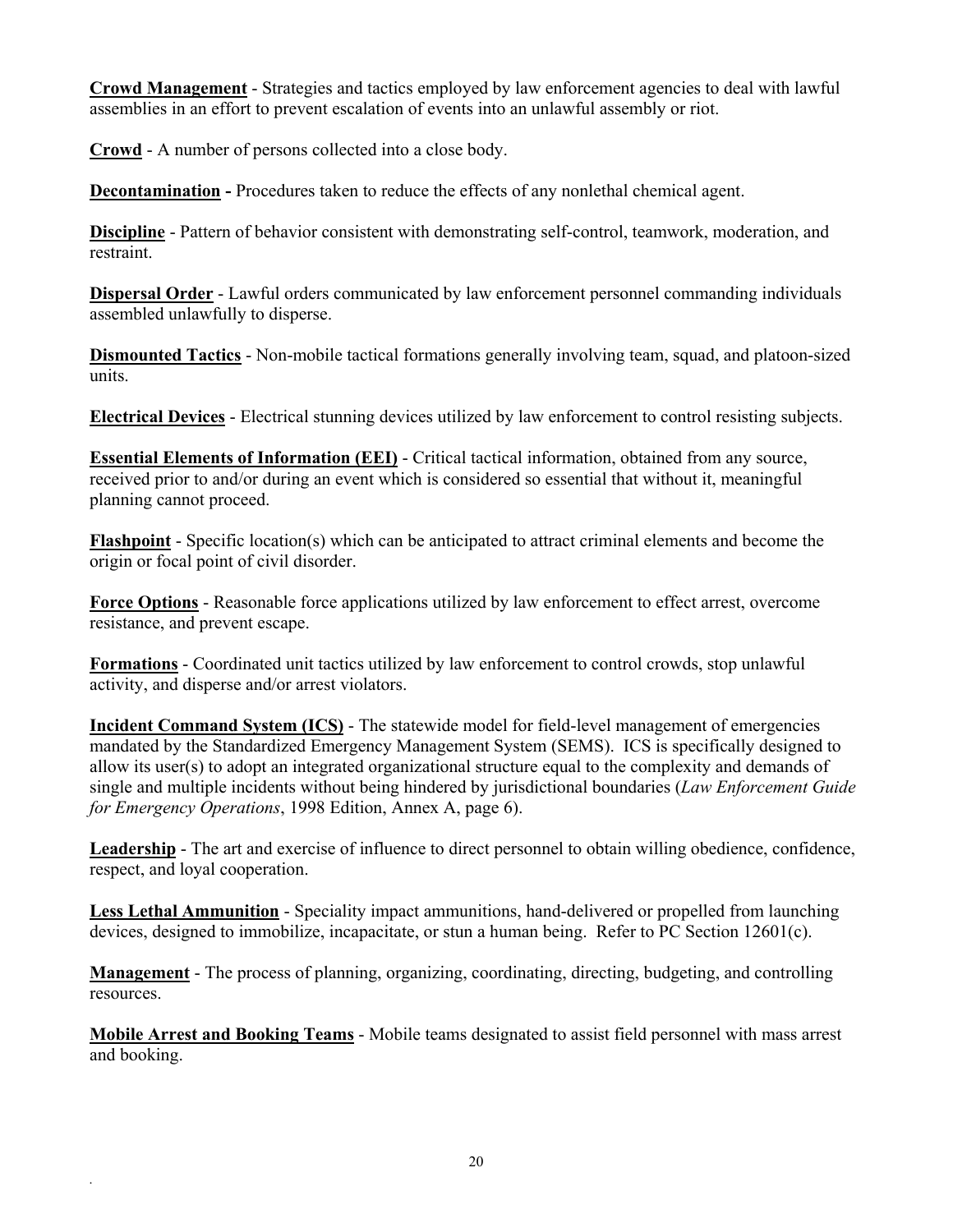**Mobile Field Force** - An organized, mobile law enforcement tactical force equipped and trained to respond to unusual occurrences. The mobile field force is currently the statewide standard configuration known as "Mutual Aid Response Mobile Field Force" (*Law Enforcement Guide for Emergency Operations*, 1998 Edition, Section IV, "Mutual Aid Response Mobile Field Force," Page 53).

**Mobile Tactics** - The ability to rapidly deploy law enforcement personnel using vehicles. The vehicles may also be used for crowd control and containment.

**Mob** - A disorderly group of people engaged in unlawful activity.

**Mounted Tactics** - Crowd control while mounted on horses.

**Non-Compliant Behavior** - Behavior which does not yield to a lawful order.

**Nonlethal Chemical Agents** - Devices utilized by law enforcement agencies which may include CS, CN, OC, and HC (smoke).

**Operations Security** - Methods to prevent sensitive information which may compromise the integrity and safety of a law enforcement operation from being improperly disseminated.

**Pain Compliance -** Stimulation of nerves or the manipulation of joints to elicit a sense of unease or distress in a subject, causing that subject to comply. Examples include use of control holds, impact weapons, nonlethal chemical agents, electronic stunning devices, etc.

**Passive Resistance** - A commonly used term referring to non-violent opposition to the lawful directions of law enforcement during arrest situations.

**Perimeter Control** - See *Cordoning*.

**Photographic Teams** - Law enforcement photographers assigned to memorialize designated activity involving civil disobedience.

**Platoon** - A tactical component consisting of two or more supervised squads.

**Policy** - Statements of principles and values which guide the performance of a specific department activity. *Policy* establishes limits of action and reflects a statement of guiding principles that should be followed in order to achieve an agency's objective.

**Procedure** - A method of performing an operation or a manner of proceeding on a course of action within the limits of policy.

**Public Disruption -** The interruption or disturbance of public order.

**Rapid Response Force** - See *Mobile Field Force.*

*.* 

**Stakeholder** - Entities having a legal, professional, economic, or community interest/responsibility in the event.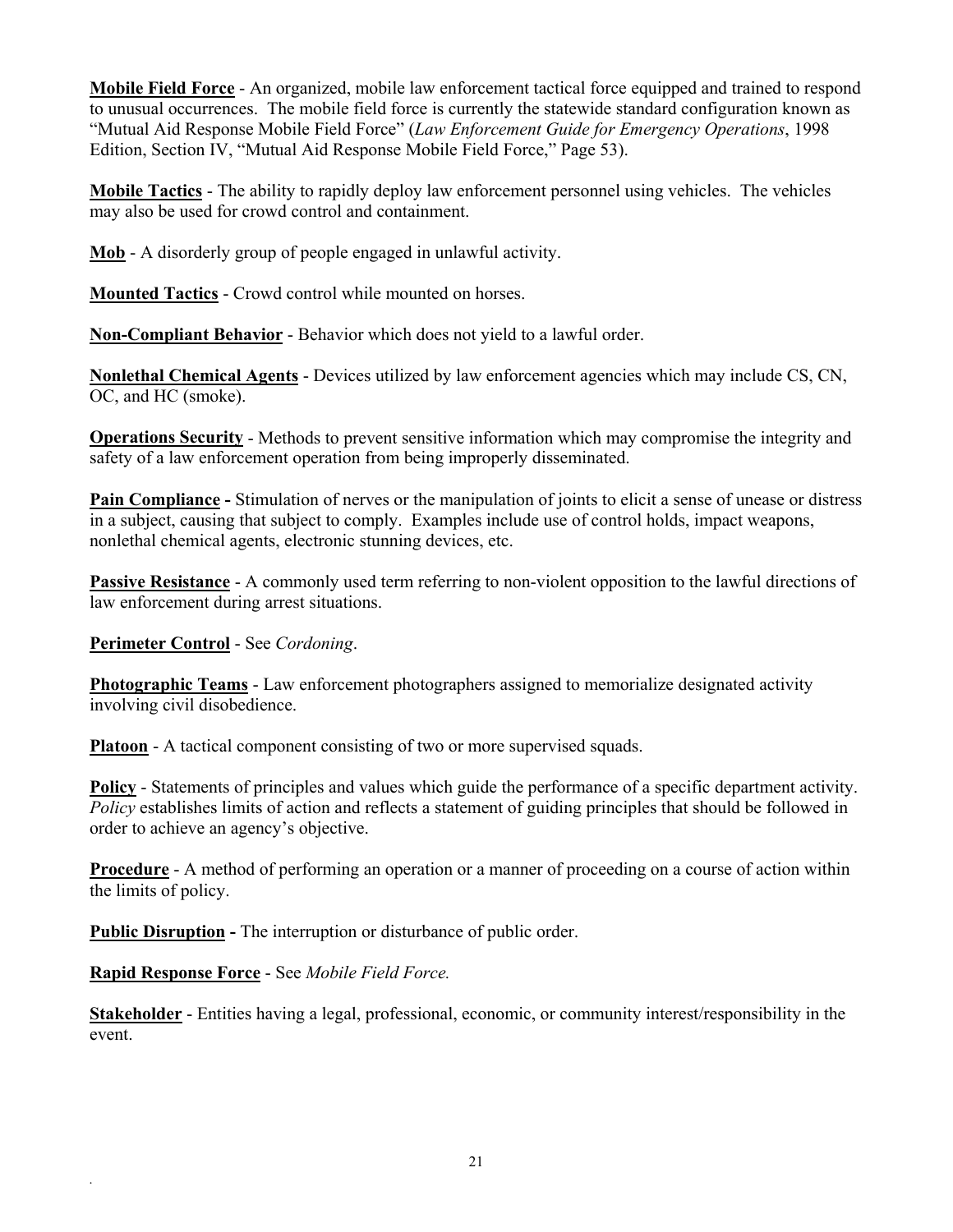**Sectoring** - Defining an overall area of operation and dividing it into sub-sections based upon geographical and/or artificial boundaries.

**Standardized Emergency Management System (SEMS)** - A system required by California Government Code for managing response to multi-agency and multijurisdiction emergencies in California. SEMS consists of five organizational levels that are activated as necessary: Field Response, Local Government, Operational Area, Region and State (*Law Enforcement Guide for Emergency Operations*, Annex, A, Page 11).

**Squad** - A tactical component consisting of a minimal number of supervised personnel.

**Tear Gas** - The term used in the California Penal Code for what law enforcement more accurately refers to as "nonlethal chemical agents."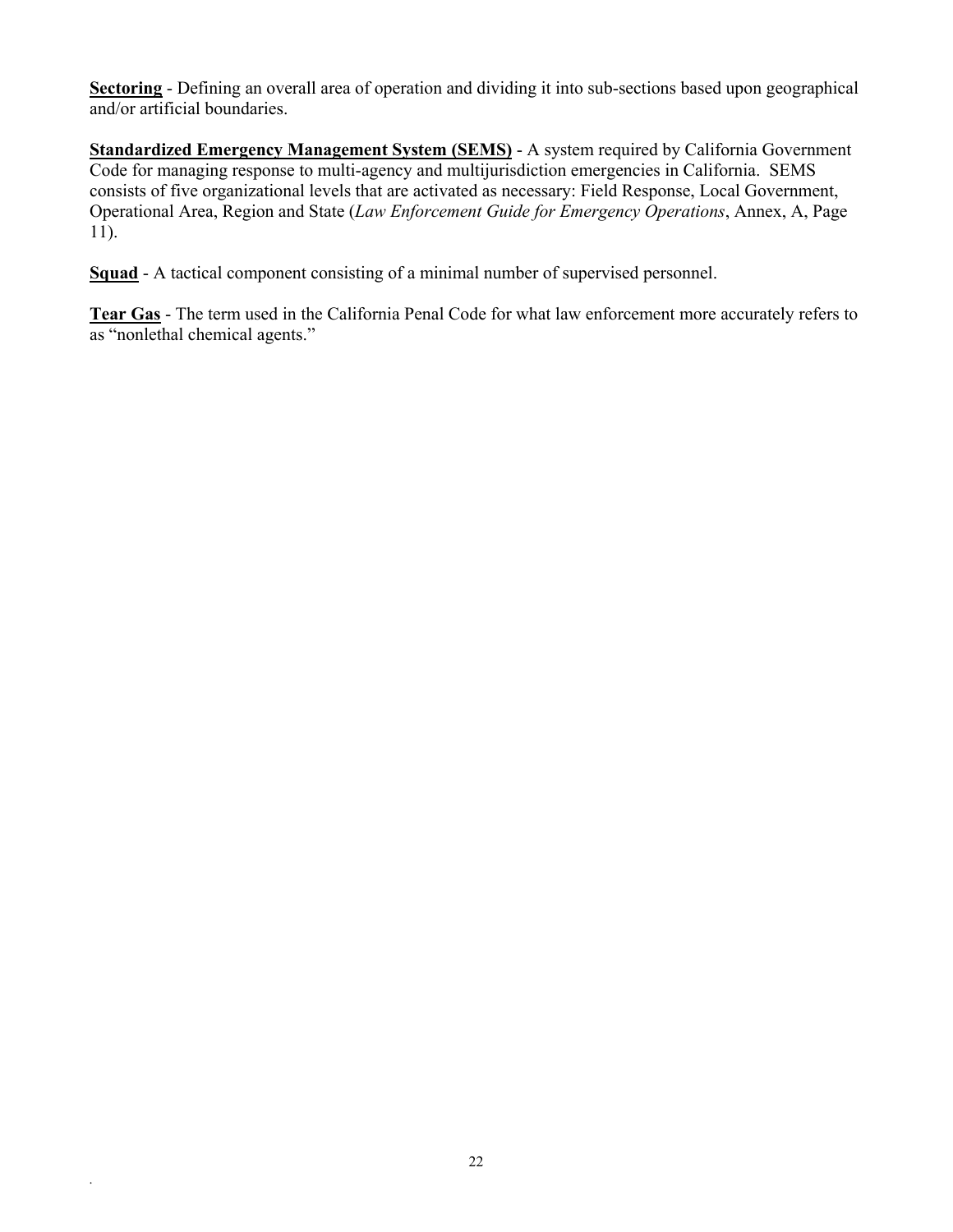# **APPLICABLE STATUTES**

# **California Penal Code - General**

| 69    | Resisting or deterring officer                                                         |
|-------|----------------------------------------------------------------------------------------|
| 71    | Threat of injury made to peace officer in performance of his duties                    |
| 102   | Retaking property from officer                                                         |
| 148   | Resisting or obstructing public officer                                                |
| 148.1 | False reporting planting of bomb                                                       |
| 148.2 | Interfering with fireman or EMT                                                        |
| 148.4 | Tampering with fire alarm                                                              |
| 148.9 | Giving false identification                                                            |
| 151   | Advocating injury or death of peace officer                                            |
| 169   | Picketing in or near courthouse with intent to interfere or obstruct administration of |
|       | justice or influence judge, juror, witness, or officer of the court                    |
| 171f  | Entering state capitol without authorization-disorderly conduct                        |
| 182   | Conspiracy                                                                             |
| 197   | Killing in defense of self or property and arresting fugitives or quelling riot        |
| 218   | Derailing or wrecking train                                                            |
| 219   | Wrecking train or firing bridge; penalty                                               |
| 219.1 | Throwing missile at vehicle of common carrier                                          |
| 219.2 | Throwing missile or shooting at trains, street cars, or vessels                        |
| 240   | Assault - defined                                                                      |
| 241   | Assault; Assault against peace officer, or other specified persons engaged in          |
|       | performance of duties                                                                  |
|       | Note: see 241 PC subsections                                                           |
| 242   | Battery - defined                                                                      |
| 243   | Battery; punishment                                                                    |
|       | Note: see 243 PC subsections                                                           |
| 244   | Throwing acid w/intent to disfigure or burn                                            |
| 245   | Assault with deadly weapon, firearm, assault weapon, or machine-gun (ADW)              |
|       | Note: see 245 PC subsections                                                           |
| 246   | Discharge firearm at inhabited dwelling, vehicle or aircraft                           |
| 247   | Discharge firearm at unoccupied aircraft or motor vehicle or uninhabited building or   |
|       | dwelling house                                                                         |
| 247.5 | Discharging laser at aircraft                                                          |
| 248   | Interfere with helicopter operation - light or bright device                           |
| 302   | Disorderly conduct at church service                                                   |
| 372   | Maintaining public nuisance                                                            |
| 374   | Littering and waste matter defined                                                     |
|       | Note: see 374 PC subsections                                                           |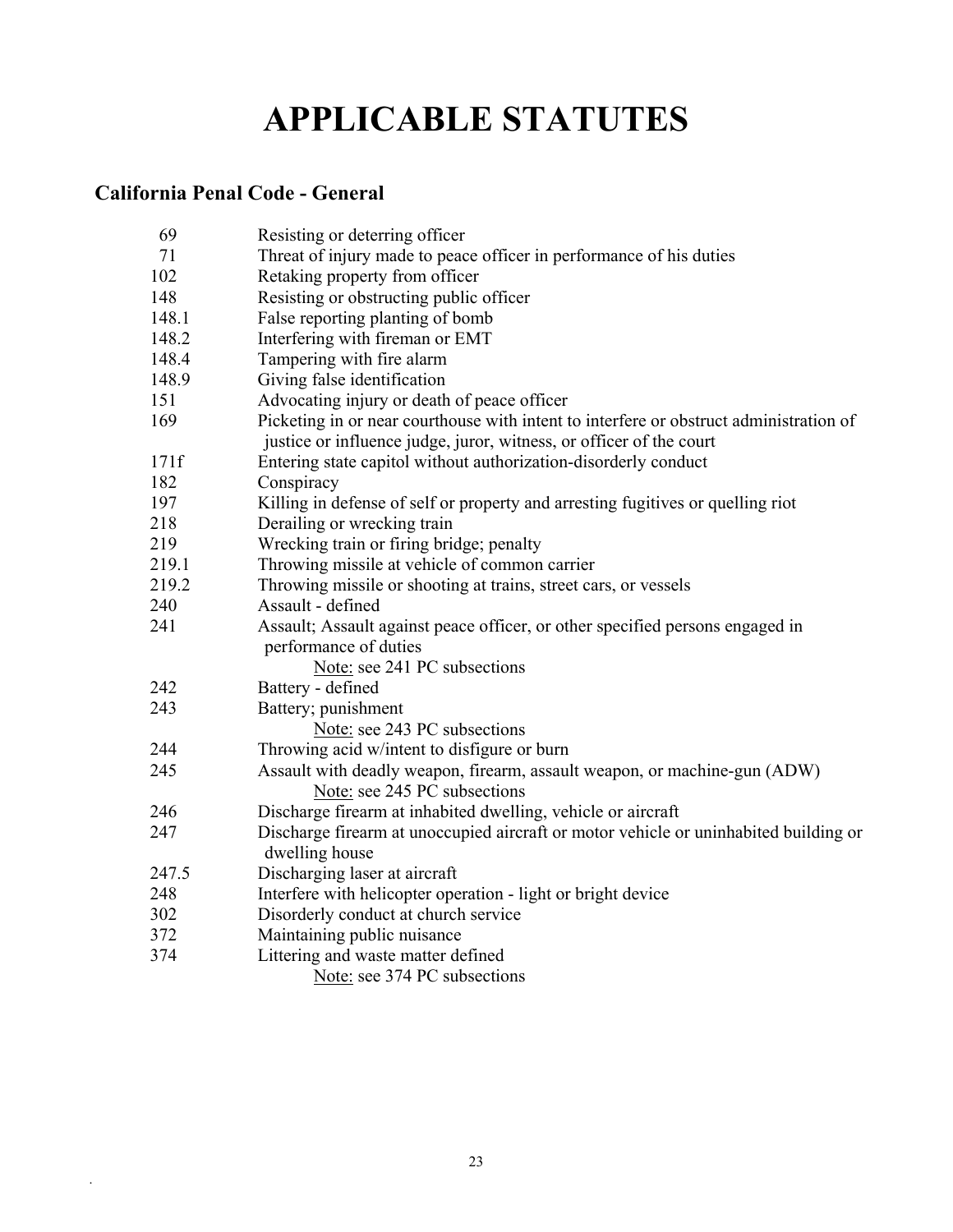# **California Penal Code - General (Cont.)**

| 375        | Use of offensive substance in place of public assembly; manufacture of offensive<br>substance |
|------------|-----------------------------------------------------------------------------------------------|
| 396        |                                                                                               |
| 403        | Price gouging during state of emergency<br>Disturbing an assembly                             |
| 404        | Riot - defined                                                                                |
| 404.6      | Incitement to riot                                                                            |
| 405        |                                                                                               |
| 405a       | Punishment of participants in riot                                                            |
|            | Lynching - defined                                                                            |
| 405b       | Lynching - punishment<br>Rout - defined                                                       |
| 406        |                                                                                               |
| 407<br>408 | Unlawful assembly                                                                             |
|            | Participating in a rout or unlawful assembly                                                  |
| 409        | Refusal to disperse when ordered                                                              |
| 409.5      | Closing areas in emergency                                                                    |
| 410        | Duty to suppress riot or rout                                                                 |
| 415        | Fighting, causing loud noise, or using offensive words in public place                        |
| 415.5      | Unlawful acts committed in buildings or grounds of Colleges or University                     |
| 416        | Duty of crowd to disperse when ordered; Restitution for property damage                       |
| 420        | Obstructing entry on government land                                                          |
| 422        | Threats to commit crime resulting in death or great bodily injury                             |
| 422.6      | Civil Rights; Interfere with property damage or speech                                        |
| 451        | Arson                                                                                         |
| 452        | Unlawfully causing a fire                                                                     |
| 453        | Possession or manufacture of combustible or explosive material or fire bomb                   |
| 455        | Attempts to burn                                                                              |
| 463        | Burglary during state of emergency                                                            |
| 555        | Entry without permission                                                                      |
|            | Note: see 555 PC subsections                                                                  |
| 587        | Injuring or obstructing railroad tracks, rights-of-way or structures                          |
| 588        | Injuring public road or bridge                                                                |
|            | Note: see 588 PC sections                                                                     |
| 591        | Injuring or tapping telegraph, telephone, or cable telephone line                             |
| 594        | Vandalism                                                                                     |
| 602        | Trespassing                                                                                   |
| 602.5      | Unauthorized entry of dwelling                                                                |
| 602.8      | Trespass - Entering cultivated, fenced, or posted land                                        |
| 602.10     | Physical obstruction of student or teacher from attending or instructing at a                 |
|            | University of California, California State University, or Community College                   |
| 602.11     | Obstruct entry/exit of health care facility, place of worship, or school                      |
| 616        | Tampering with posted legal notice                                                            |
| 626        | Definitions - miscellaneous crimes - schools                                                  |
|            | Note: See 626 PC subsections                                                                  |
| 640        | Infractions committed on or in facilities or vehicles of a public transit system              |
|            | Note: see 640 PC subsections                                                                  |
| 647        | Disorderly conduct - defined                                                                  |
| 647c       | Accosting person in public place, disorderly conduct, impose, or begging                      |
| 726        | Unlawful assembly - officer's duty to disperse                                                |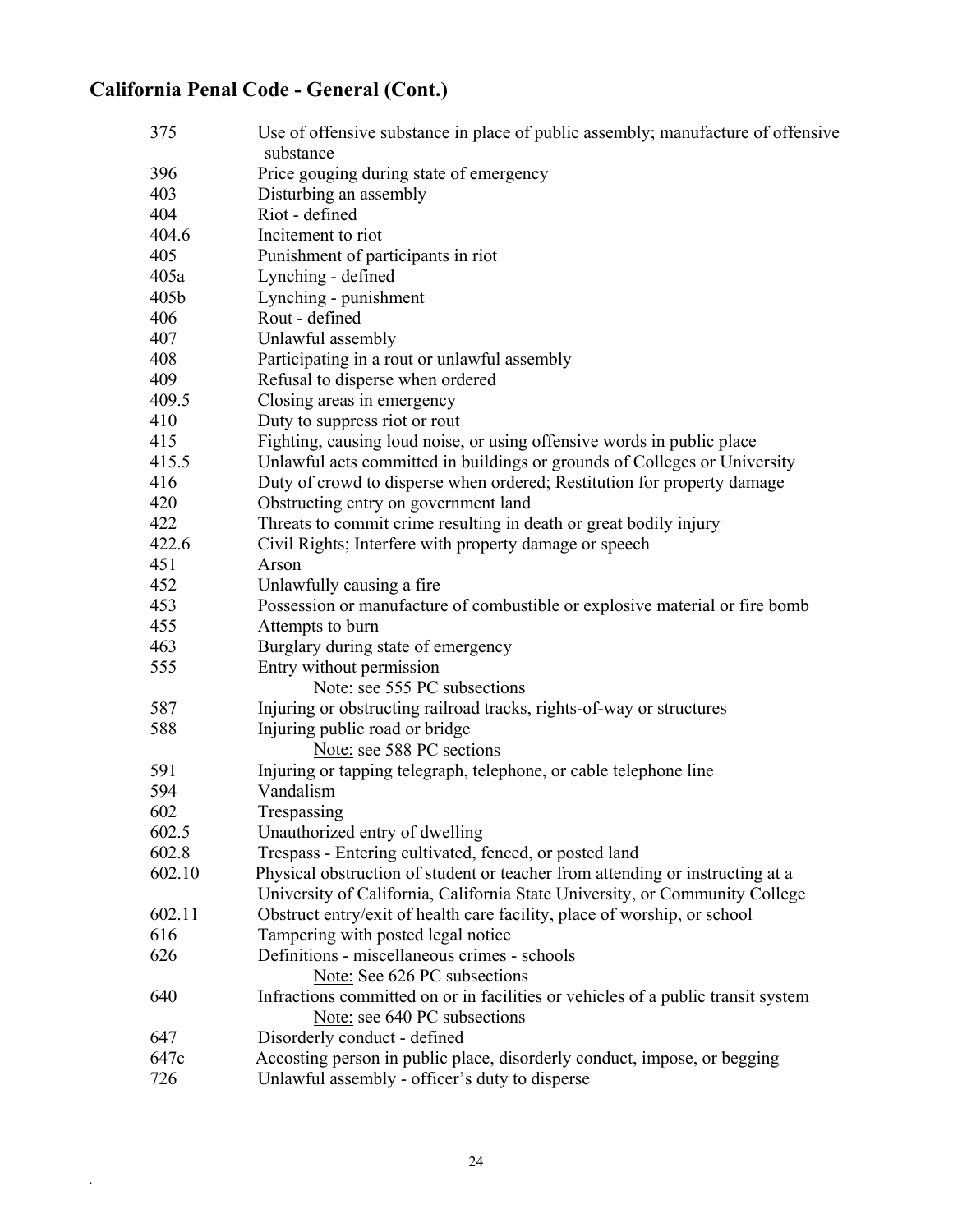## **California Penal Code - General (Cont.)**

| 727   | Arrest for refusal to disperse                                        |
|-------|-----------------------------------------------------------------------|
| 835a  | Use of reasonable force to effect arrest                              |
| 836   | Arrest by Peace Officer                                               |
| 4600  | Destroying or injuring prison or jail (including jail property)       |
| 12600 | Peace Officer may purchase, possess, or transport less-lethal weapons |
| 12601 | Less-lethal weapon - definitions                                      |

## **California Penal Code - Weapons Laws**

| 171b   | Bringing firearm or other specified weapons into courthouse or public meeting                                                                               |
|--------|-------------------------------------------------------------------------------------------------------------------------------------------------------------|
| 171c   | Bringing loaded firearm into state office, state capitol grounds, or public school<br>grounds                                                               |
| 171d   | Bringing loaded firearms into residence of Governor or other constitutional officer                                                                         |
| 171f   | Entering state capitol without authorization - disorderly conduct within                                                                                    |
| 374c   | Discharging firearms on a public highway                                                                                                                    |
| 417    | Drawing or exhibiting weapon in a rude or threatening manner                                                                                                |
|        | Note: see 417 PC subsections                                                                                                                                |
| 626.9  | Bringing or possessing firearm on grounds of public school, college, or university                                                                          |
| 626.10 | Knives, razors, tasers, stunguns, etc., on school grounds, exceptions                                                                                       |
| 12020  | Manufacture, importation, sale or possession of disguised firearms or other deadly<br>weapons prohibited; carrying concealed weapons prohibited; exceptions |
| 12024  | Possession of deadly weapon with intent to commit assault                                                                                                   |
| 12025  | Unlawful to carry concealed firearms without license                                                                                                        |
| 12031  | Loaded firearm; carrying in public place or in vehicle                                                                                                      |
| 12303  | Possession of destructive device prohibited                                                                                                                 |
| 12590  | Carrying a firearm or deadly weapon - wearing uniform of peace officer                                                                                      |
| 12651  | Purchase, possession, or use of stun gun                                                                                                                    |
|        |                                                                                                                                                             |

## **California Vehicle Code**

| 23110 | Throwing substance at vehicles                     |
|-------|----------------------------------------------------|
| 23112 | Throwing, depositing, or dumping matter on highway |

## **California Election Code**

- 18340 Prevention of electors from assembly; misdemeanor
- 18380 Vandalism at polling places, violations; misdemeanor
- 18502 Interference with officers or voters; imprisonment
- 18540 Use of force, violence, tactic of coercion or intimidation; penalties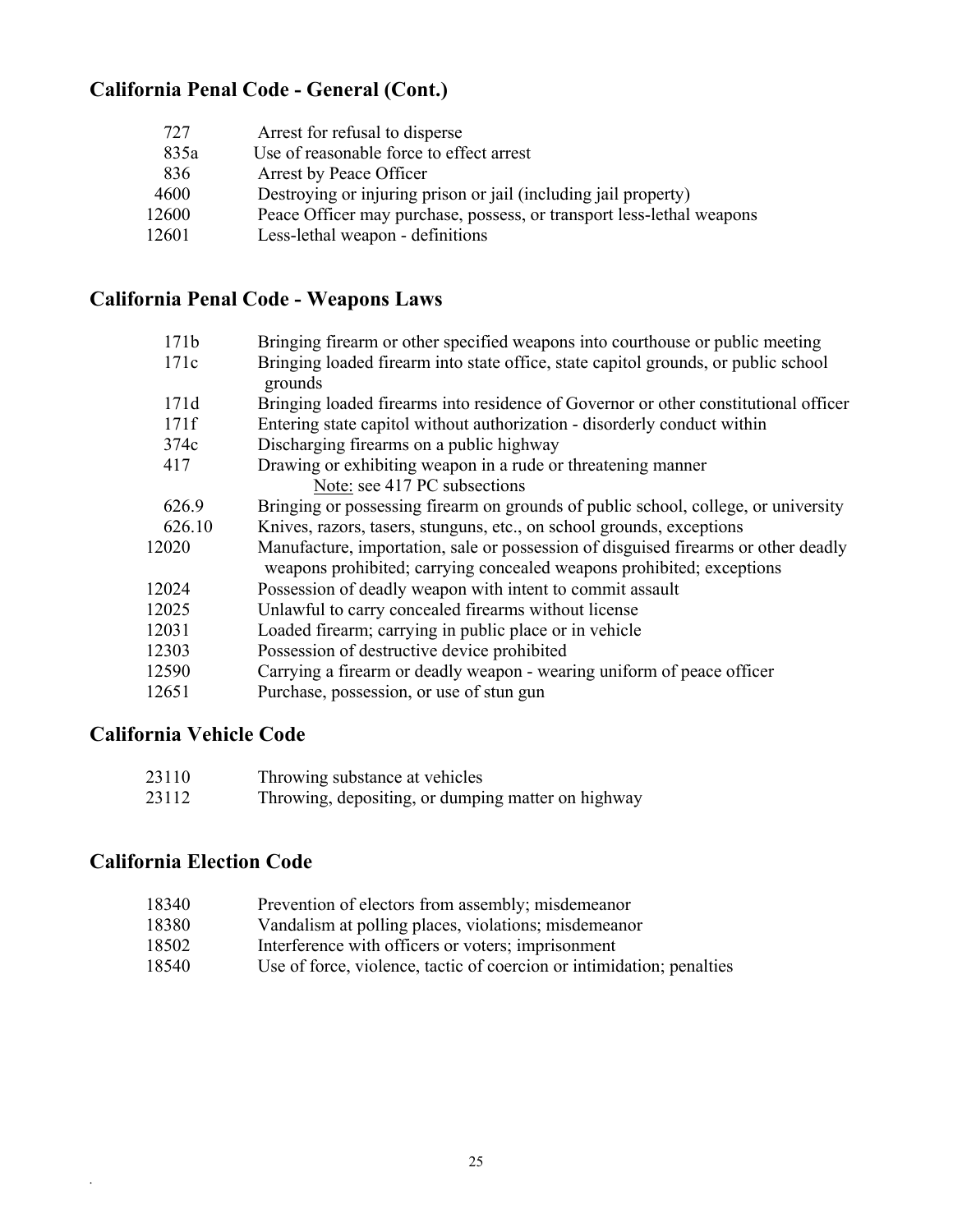# **APPLICABLE CASE LAW**

#### **Use of Force**

 *Graham v. Connor*, 490 U. S. 386 (1989) *Scott v. Henrich*, 39 F. 3d 912 (9<sup>th</sup> Cir. 1994) *Hammer v. Gross*, 932 F. 2d 846 (9<sup>th</sup> Cir. 1991) *Fikes v. Cleghorn*, 47 F. 3d 1011 (9<sup>th</sup> Cir. 1995) *Eberle v. City of Anaheim*, 901 F. 2d  $(9^{th}$  Cir. 1990) *Forrester v. City of San Diego*, 25 F. 3d 804 (9<sup>th</sup> Cir. 1994) *Mayard v. Hopwood*, 105 F. 3d 1226 (8<sup>th</sup> Cir. 1997) *Frazell v. Flanigan*, 102 F. 3d 877 (7<sup>th</sup> Cir. 1996)

### **Unlawful Assembly**

 In re Brown, (1973) 9 Cal. 3d 612 *Collins v. Jordan*, 110 F. 3d 1363 (9<sup>th</sup> Cir. 1996)  *Chambers v. Municipal Court*, (1997) 65 Cal. App. 3d 904 In re Wagner, (1981) 119 Cal. App. 3d 90 In re Kay, (1970) 1 Cal. 3 d 930, 943

### **Riots**

*People v. Bundte*, (1948) 87 Cal. App. 2d 735, 744, cert denied 337 U. S. 915 *People v. Cipriani*, (1991) 18 Cal. App. 3d 299, 304 *People v. Jones*, (1971) 19 Cal. App. 3d 437 *People v. Davis*, (1968) 68 Cal. 2d 481

## **Lynching**

*.* 

*People v. Patino*, (1979) 95 Cal. App. 3d 11 *People v. Jones*, (1971) 19 Cal. App. 3d 437

### **Authority to Close Disaster Area**

*Los Angeles Free Press v. City of Los Angeles*, 9 Cal. App. 3d 448, 457 (1970) cert. denied 401 U. S. 982